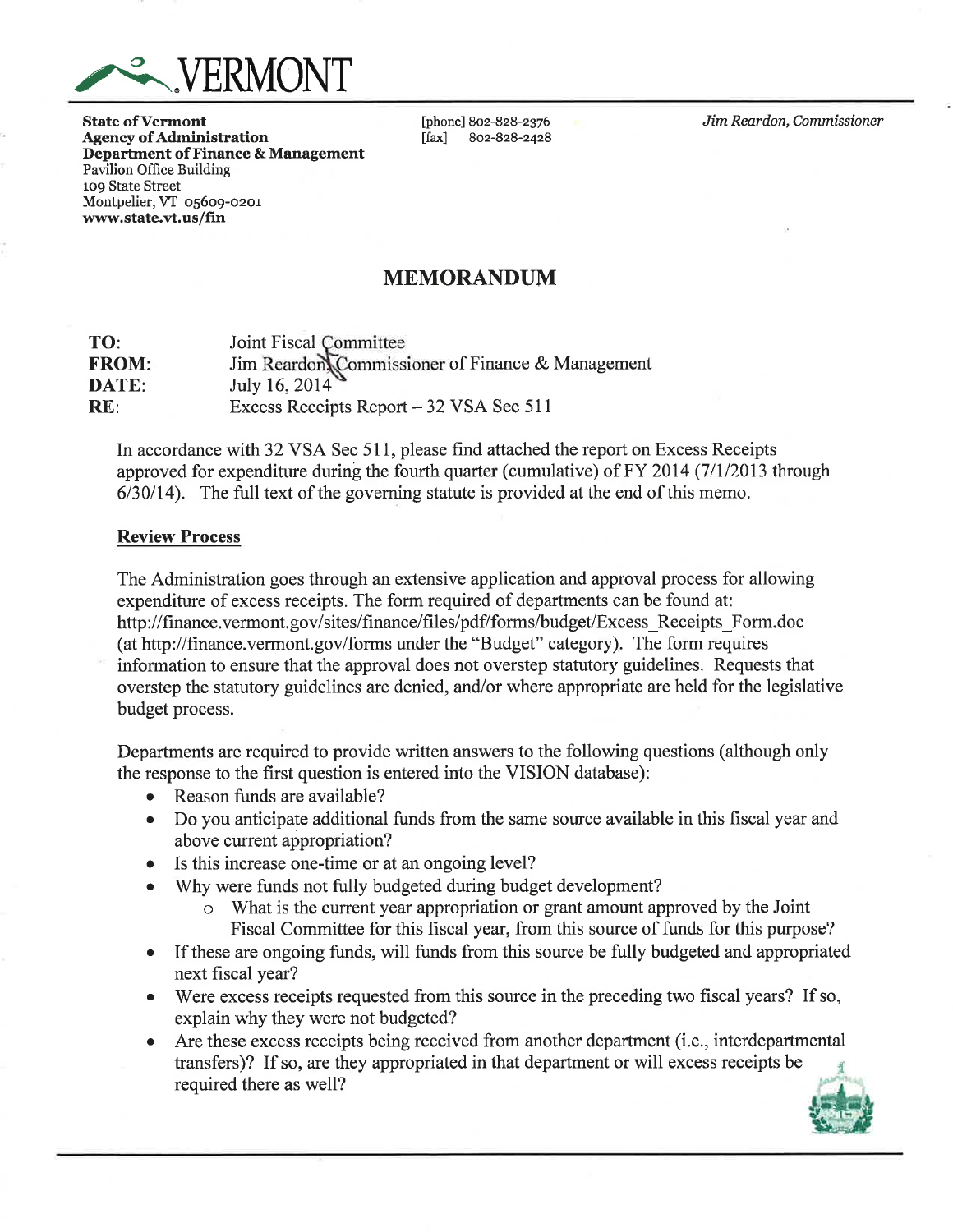- Relationship, if any, to the Budget Adjustment Act?  $\bullet$
- Can excess receipts be used to reduce the expenditure of State funds?  $\bullet$
- Will excess receipts establish or increase the scope of a program, committing the State at any time to expend State funds? [The form notes that in such instances, legislative approval is required.
- What specifically will excess receipts be used for? What is the impact on programs if this excess receipt request is not approved?
- Are any of the excess receipts to be used for your department's administrative, staff or  $\bullet$ operating expenses? If so, explain.
- Is there any matching fund requirement due to excess receipts? If so, where is the match  $\bullet$ found in your budget?
- If excess receipts are earned federal receipts, is excess receipt being spent in the same (federal) program where the excess receipts are earned? If not, explain.
- Has the excess receipt been received and deposited? If no, what date are funds expected?  $\bullet$
- If approved, when will the expenditure of this excess receipt first occur?  $\bullet$

The VISION entry normally includes only the response to the first question  $-$  why are additional receipts available? However, for any individual Excess Receipt Request, we can provide the full paper copy of the form, listing all the department's responses.

# **Broad Categories of Excess Receipt Requests**

Requests for expenditure of excess receipts generally fall into several broad categories:

**Interdepartmental Transfers:** It is not uncommon for one State department ("Department A") to purchase services from another State department ("Department B"). In that instance, Department A budgets these expenditures just as they would any other type of expenditure: by type of expenditure and by the source of revenue that will fund these expenditures. Department B also budgets these expenditures, and identifies the source of revenue as "interdepartmental" transfers." This process results in a small amount of "double-booking" of spending authority but ensures that both departments have the necessary spending authority. In many cases, at the time of budget development, Department A has not yet decided from where to purchase the services in question, so Department B does not budget the interdepartmental transfer revenues. When Department A moves forward to contract for services with Department B after the budget has closed, then Department B must request an Excess Receipts approval for the additional spending authority to perform the services.

**Federal Funds:** Departments estimate their likely federal receipts in the fall for the upcoming budget year, meaning the estimate is as much as nine-months old at the start of the budget year, and another 12 months older by the end of the budgeted fiscal year. As a result, more recent developments may mean that the budgeted federal spending authority is insufficient, either because the current federal award for an existing grant has been increased, or there is spending authority from grants from earlier federal fiscal years that can be used in the current year. Additionally, extraordinary events - such as the federal American Recovery and Reinvestment Act (ARRA) or federal aid to Vermont due to Tropical Storm Irene - may cause large - and unanticipated -- spikes in federal receipts.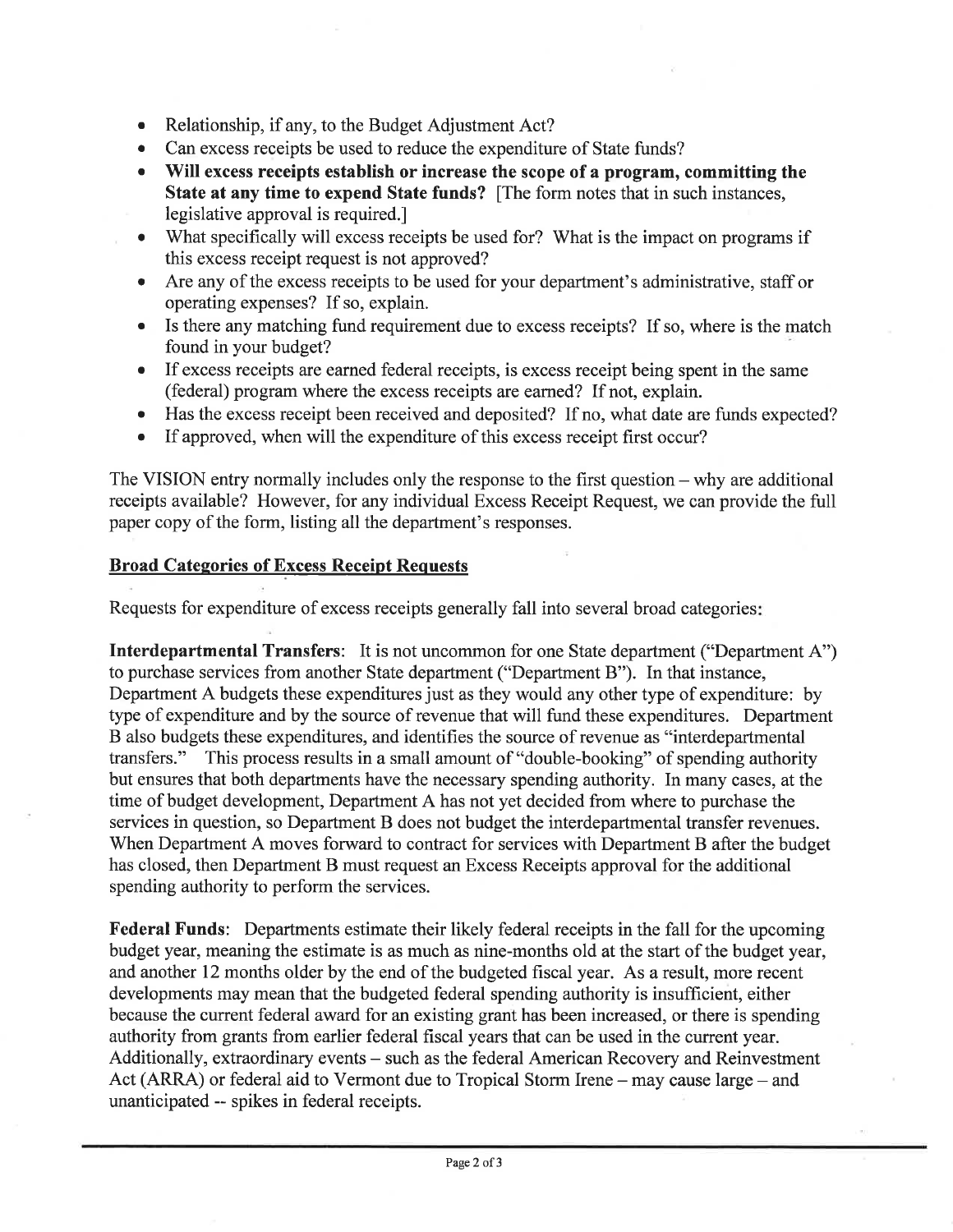**Other:** There are over 200 different special funds created under State law, in which are deposited fees, user charges, penalties, specified taxes, etc. Departments estimate how much they will collect each year for each of these special funds, and base their spending plans accordingly. However, for the same reasons noted above, the actual collections for these revenues may be higher than the original budget. Excess receipts may also be used in an instance where prior-year special fund spending authority was not utilized and needs to be created again in the subsequent year (similar to a carry-forward). It should be noted that in addition to the restrictions in the excess receipts statute, each special fund has its own statutory restrictions that prevent the funds being used for other than their intended purposes and programs.

### **Attached Report:**

The attached report is a cumulative list of approved excess receipt requests for the current fiscal year. It includes ALL the data entered in VISION for that transaction, including:

- Agency/Department name
- Appropriation name and "DeptID"
- Transaction date
- $\bullet$  Fund source name and fund number
- Amount
- Comments in response to question: "Why are funds available?" (VISION allows for a  $\bullet$ limited number of characters per cell entry.)

The data are sorted into the three broad categories of requests discussed above.

### **Governing Statute:**

## 32 V.S.A. § 511. EXCESS RECEIPTS

If any receipts including federal receipts exceed the appropriated amounts, the receipts may be allocated and expended on the approval of the commissioner of finance and management. If, however, the expenditure of those receipts will establish or increase the scope of the program, which establishment or increase will at any time commit the state to the expenditure of state funds, they may only be expended upon the approval of the legislature. Excess federal receipts, whenever possible, shall be utilized to reduce the expenditure of state funds. The commissioner of finance and management shall report to the joint fiscal committee quarterly with a cumulative list and explanation of the allocation and expenditure of such excess receipts.

Attachment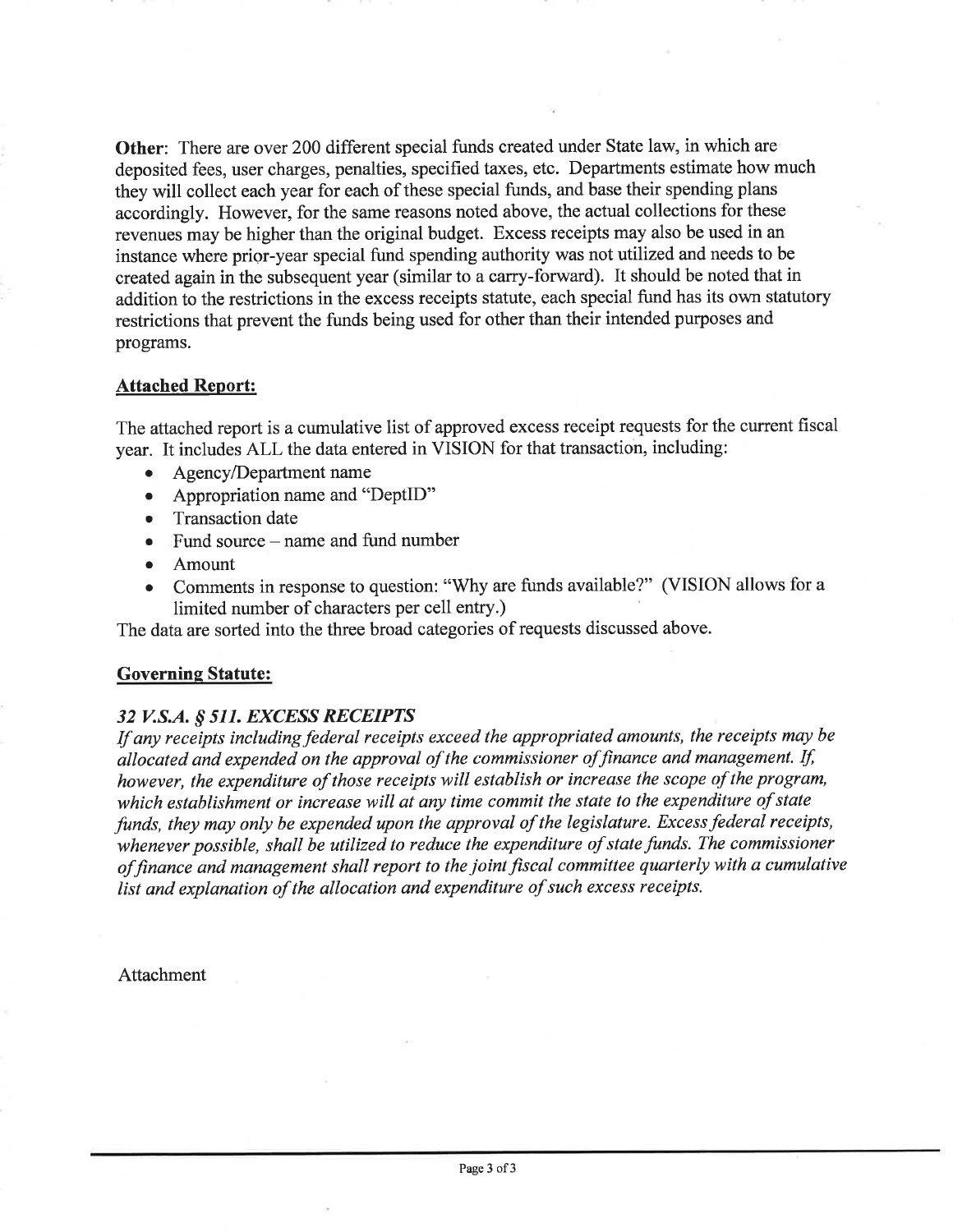| FY 2014 Excess Receipts Report - Q4 Cumulative - Run 7-16-14 |                                    |                             |                 |       |                                      |                      |                                                                                                        |
|--------------------------------------------------------------|------------------------------------|-----------------------------|-----------------|-------|--------------------------------------|----------------------|--------------------------------------------------------------------------------------------------------|
|                                                              |                                    |                             |                 |       |                                      |                      |                                                                                                        |
| VT_EXCESS_RECEIPT_RPT                                        | 258                                |                             |                 |       |                                      |                      |                                                                                                        |
| Agency/Dept Name                                             | <b>Appropriation Name</b>          | <b>Appropriation Deptid</b> | Date            |       | Fund Fund Name                       | Amount               | Comments                                                                                               |
|                                                              |                                    |                             |                 |       |                                      |                      |                                                                                                        |
| Federal Funds (including "Regular" ARRA) Excess Receipts:    |                                    |                             |                 |       |                                      |                      |                                                                                                        |
|                                                              |                                    |                             |                 |       |                                      |                      | This request is to re-establish spending authority for the unspent balance as of                       |
| Buildings & Gen Serv-Capital                                 | Vet's Home-HVAC Renovations        | 0820000200                  |                 |       | 7/26/2013 22005 Federal Revenue Fund |                      | 145,305.89 June 30, 2013                                                                               |
| Buildings & Gen Serv-Gov'tal                                 | <b>BGS-Administrative Services</b> | 1150100000                  |                 |       | 5/14/2014 22005 Federal Revenue Fund |                      | 15,000.00 Open federal grant from HUD for War Memorials.                                               |
| Treasurer's Office                                           | US Forest Sales to Towns           | 1260110000                  | 4/29/2014 22005 |       | Federal Revenue Fund                 |                      | 299,138.87 Federal money -- pass through to schools                                                    |
| Treasurer's Office                                           | US Forest Sales to Towns           | 1260110000                  |                 |       | 10/2/2013 22005 Federal Revenue Fund |                      | 3,363.00 Federal Money - pass through to Town Fire Dept                                                |
|                                                              |                                    |                             |                 |       |                                      |                      |                                                                                                        |
|                                                              |                                    |                             |                 |       |                                      |                      | ARRA Funds - Expenses to fully spend the ARRA funds that were awarded to                               |
|                                                              |                                    |                             |                 |       |                                      |                      | DPS were not invoiced in SFY13. This ER request is being made to allow                                 |
| <b>Public Safety</b>                                         | <b>DPS-State Police</b>            | 2140010000                  |                 |       | 8/5/2013 22040 ARRA Federal Fund     |                      | 206,000.00 those expenses and to transfer some expenses to the correct appropriation.                  |
|                                                              |                                    |                             |                 |       |                                      |                      |                                                                                                        |
| Military                                                     | Army - 100%                        | 2150030000                  |                 |       | 5/27/2014 22005 Federal Revenue Fund |                      | 2,000,000.00 Additional funds allotted to Vermont multi-year federal projects bing expensed.           |
|                                                              |                                    |                             |                 |       |                                      |                      | Grant approved by JFC through the AA1 process in FY12 but not completely                               |
| Criminal Justice Trng Council                                | Criminal Justice Trng Council      | 2170010000                  |                 |       | 6/24/2014 22005 Federal Revenue Fund |                      | 70,803.11 spent in FY13.                                                                               |
|                                                              |                                    |                             |                 |       |                                      |                      |                                                                                                        |
|                                                              |                                    |                             |                 |       |                                      |                      | Fund for the Federal Meat Inspection Program that are 50/50 match with GF.                             |
|                                                              |                                    |                             |                 |       |                                      |                      | The program has experienced higher usage of staff for cross-utilization which                          |
| Agriculture, Food&Mrkts Agency                               | Food Safety/Consumer Assurance     | 2200020000                  |                 |       | 6/10/2014 22005 Federal Revenue Fund |                      | 150,000.00 as resulted in a needed increase in spending authority of federal funds.                    |
|                                                              |                                    |                             |                 |       |                                      |                      | FTS - JFO #2603, 1/17/13 approved federal grant; FSMIP - JFO #2597, 1/4/13                             |
|                                                              |                                    |                             |                 |       |                                      |                      | approved federal grant; Organic Processors - Farm Bill signed and federal                              |
| Agriculture, Food&Mrkts Agency                               | Ag Development Division            | 2200030000                  |                 |       | 3/6/2014 22005 Federal Revenue Fund  |                      | 107,000.00 reimb program reinstated after 1 year lapse.                                                |
|                                                              |                                    |                             |                 |       |                                      |                      | ARRA - Funds available from grants from US Dept of Commerce & Dept of                                  |
|                                                              |                                    |                             |                 |       |                                      |                      | Energy. Fund to be used for ongoing salary & benefits as well as OH and 3rd                            |
| <b>Public Service Department</b>                             | Regulation & Energy Efficiency     | 2240000000                  |                 |       | 9/13/2013 22040 ARRA Federal Fund    |                      | 215,335.00 party contract.                                                                             |
|                                                              |                                    |                             |                 |       |                                      |                      | ARRA funds - grant was to expire 10/31/13 however has been extended until                              |
| Public Service Board                                         | Public Service Board               | 2250000000                  |                 |       | 11/1/2013 22040 ARRA Federal Fund    | 95,405.00 6/30/14    |                                                                                                        |
| Green Mountain Care Board                                    | Green Mountain Care Board          | 3330010000                  |                 |       | 6/13/2014 22005 Federal Revenue Fund |                      | 1,000,000,00 DFR transfer of Federal Rate Review Grant to GMCB for their use.                          |
|                                                              |                                    |                             |                 |       |                                      |                      |                                                                                                        |
| Human Services Agency                                        | Human Services Board               | 3400010000                  |                 |       | 5/21/2014 22005 Federal Revenue Fund |                      | 50,000.00 Federal receipts used to fund ACH Health Exchange specific appeals work.                     |
|                                                              |                                    |                             |                 |       |                                      |                      | Three ACA Health Insurance Exchange related positions are conducting work                              |
|                                                              |                                    |                             |                 |       |                                      |                      | specific to Exchange appeals. This work is eligible for Exchange related                               |
|                                                              | Human Services Board               | 3400010000                  |                 |       |                                      |                      |                                                                                                        |
| Human Services Agency                                        |                                    |                             |                 |       | 3/12/2014 22005 Federal Revenue Fund |                      | 170,000.00 federal funding.<br>ACA Drug Rebates required as 100% federal revenue offset are lower than |
| Vermont Health Access                                        |                                    | 3410018000                  |                 |       | 6/9/2014 22005 Federal Revenue Fund  | 1,500,000.00 budget. |                                                                                                        |
|                                                              | DVHA-Medicaid-Nonwaiver Prog       |                             |                 |       |                                      |                      | Grants awarded from CDC and Health Resources and Services Admin                                        |
| Health                                                       | Administration                     | 3420010000                  |                 |       | 6/9/2014 22005 Federal Revenue Fund  | 400,000.00 (HRSA).   |                                                                                                        |
| <b>Children and Families</b>                                 | DCFS Admin & Support Services      | 3440010000                  |                 |       | 6/27/2014 22005 Federal Revenue Fund |                      | 1,600,000.00 FY14 Federal earnings in DCF will exceed VISION spending authority.                       |
| <b>Children and Families</b>                                 | DCFS Admin & Support Services      | 3440010000                  |                 |       | 6/9/2014 22005 Federal Revenue Fund  |                      | 5,542,880.00 FY14 Federal Earnings will exceed VISION spending authority.                              |
|                                                              |                                    |                             |                 |       |                                      |                      | SNAP ARRA funding was extended and available to pay for 20.02% of DCF's                                |
|                                                              |                                    | 3440070000                  |                 |       | 2/28/2014 22040 ARRA Federal Fund    |                      |                                                                                                        |
| Children and Families                                        | DCFS - 3Squares VT Cashout         |                             |                 |       |                                      |                      | 465,744.00 October 2013 Food Stamp Cash Out expenditures.                                              |
|                                                              |                                    |                             |                 |       |                                      |                      |                                                                                                        |
| <b>Children and Families</b>                                 | <b>DCFS - LIHEAP</b>               | 3440090000                  |                 |       | 5/29/2014 22005 Federal Revenue Fund |                      | 620,000.00 Administration approved use of FFY14 Federal LIHEAP block grant increase                    |
|                                                              | <b>DCFS - LIHEAP</b>               |                             |                 |       |                                      |                      |                                                                                                        |
| <b>Children and Families</b>                                 |                                    | 3440090000                  |                 |       | 3/20/2014 22005 Federal Revenue Fund |                      | 500,000.00 Federal release of 2nd quarter allocation of FFY14 LIHEAP block grant award.                |
| Children and Families                                        | <b>DCFS - LIHEAP</b>               | 3440090000                  | 11/1/2013       | 22005 | Federal Revenue Fund                 |                      | 4,900,000.00 Federal release of LIHEAP block grant                                                     |
| <b>Children and Families</b>                                 | DCFS - OEO Ofc of Economic Opp     | 3440100000                  |                 |       | 6/9/2014 22005 Federal Revenue Fund  |                      | 598,100.00 FY14 Federal earnings will exceed VISION spending authority.                                |
|                                                              |                                    |                             |                 |       |                                      |                      | OEO FEMA Grant balance on 6/30/13 of \$430,000 exceeded Big Bill amount of                             |
| <b>Children and Families</b>                                 | DCFS - OEO Ofc of Economic Opp     | 3440100000                  |                 |       | 1/23/2014 22005 Federal Revenue Fund | 129.413.00 \$300.587 |                                                                                                        |
| <b>Children and Families</b>                                 | DCFS - OEO Weatherization          | 3440110000                  |                 |       | 3/21/2014 22005 Federal Revenue Fund |                      | 1,005,339.00 Federal grant award for Weatherization Assistance Program                                 |
| <b>Children and Families</b>                                 | DCFS - OEO Weatherization          | 3440110000                  |                 |       | 9/23/2013 22040 ARRA Federal Fund    |                      | 206,768.00 ARRA - Carry forward Weatherization ARRA grant award                                        |
| Disabilities Aging Ind. Living                               | Administration & Support           | 3460010000                  |                 |       | 5/7/2014 22005 Federal Revenue Fund  |                      | 1,800,000.00 Higher than planned earned federal receipts.                                              |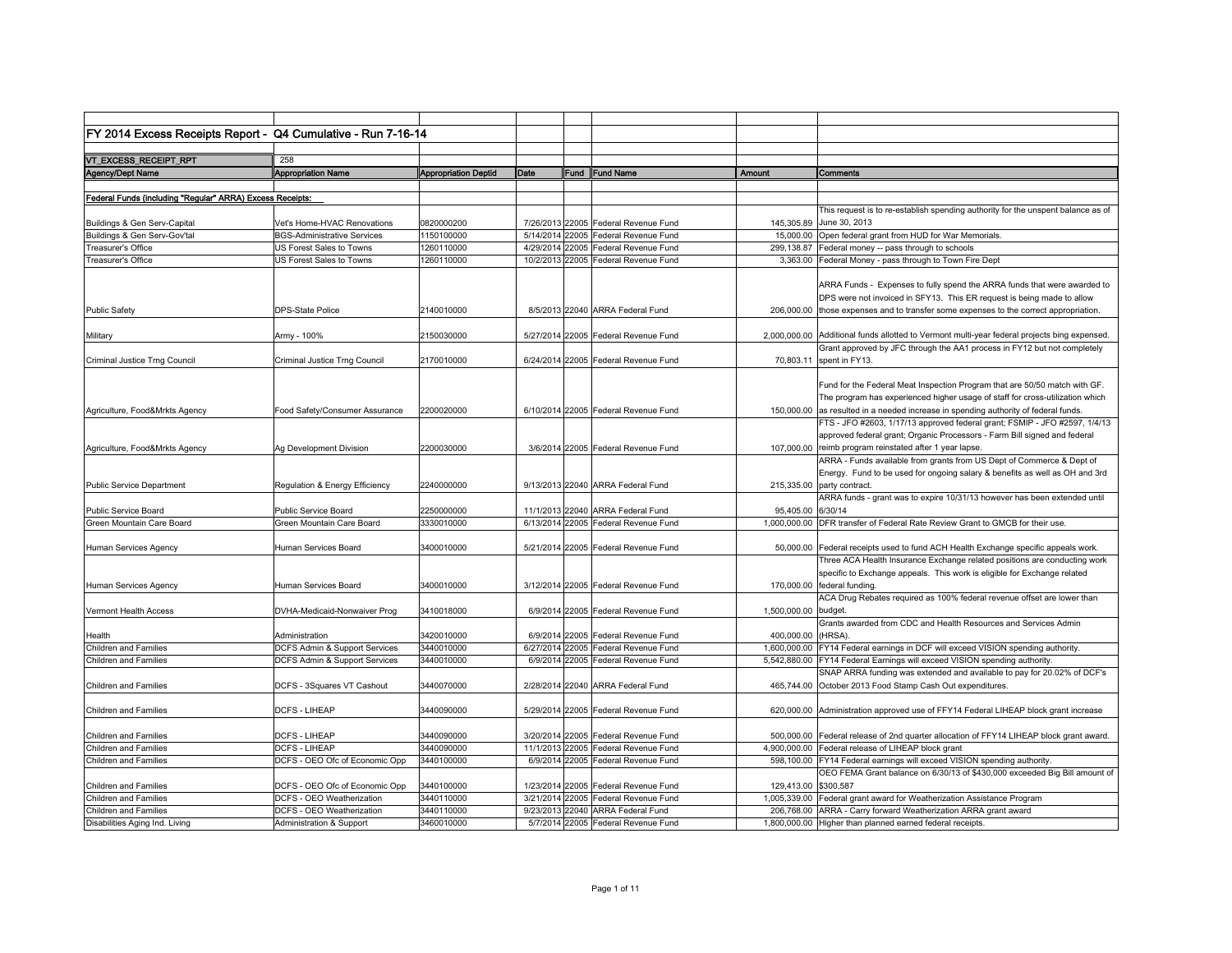| FY 2014 Excess Receipts Report - Q4 Cumulative - Run 7-16-14 |                                               |                             |      |                                                                             |                      |                                                                                                                                                           |
|--------------------------------------------------------------|-----------------------------------------------|-----------------------------|------|-----------------------------------------------------------------------------|----------------------|-----------------------------------------------------------------------------------------------------------------------------------------------------------|
|                                                              |                                               |                             |      |                                                                             |                      |                                                                                                                                                           |
| VT_EXCESS_RECEIPT_RPT                                        | 258                                           |                             |      |                                                                             |                      |                                                                                                                                                           |
| Agency/Dept Name                                             | <b>Appropriation Name</b>                     | <b>Appropriation Deptid</b> | Date | <b>Fund IFund Name</b>                                                      | Amount               | Comments                                                                                                                                                  |
|                                                              |                                               |                             |      |                                                                             |                      |                                                                                                                                                           |
| Disabilities Aging Ind. Living                               | <b>DBVI Grants</b><br>Vocational Rehab Grants | 3460030000                  |      | 5/2/2014 22005 Federal Revenue Fund<br>3/21/2014 22005 Federal Revenue Fund |                      | 200,000.00 Higher than planned DBVI Section 110 receipts due to supplemental awards                                                                       |
| Disabilities Aging Ind. Living                               |                                               | 3460040000                  |      | 9/12/2013 22040 ARRA Federal Fund                                           |                      | 3,800,000.00 VR received a reallotment of Section 110 Funds on 9/1/13.<br>296.748.00 ARRA - School district grants                                        |
| <b>Education Agency</b>                                      | <b>Education Services</b>                     | 5100070000                  |      |                                                                             |                      |                                                                                                                                                           |
|                                                              |                                               | 6130020000                  |      |                                                                             |                      | Prior year federal funds that were committed as grants out but had not been                                                                               |
| Forests, Parks & Recreation                                  | Forestry                                      |                             |      | 6/9/2014 22005 Federal Revenue Fund                                         | 360,000.00 executed. |                                                                                                                                                           |
|                                                              |                                               |                             |      |                                                                             |                      | To pay for software purchase and implementation in both the MSS approp and<br>the Office of Waters approp. Air & Waste approp will be used for cleanup of |
| <b>Environmental Conservation</b>                            | Environmental Assistance Div                  | 6140020000                  |      | 6/18/2014 22005 Federal Revenue Fund                                        |                      | 425,000.00 Brownfield sites.                                                                                                                              |
|                                                              |                                               |                             |      |                                                                             |                      | To pay for software purchase and implementation in both the MSS approp and                                                                                |
|                                                              |                                               |                             |      |                                                                             |                      |                                                                                                                                                           |
|                                                              |                                               | 6140030000                  |      | 6/18/2014 22005 Federal Revenue Fund                                        |                      | the Office of Waters approp. Air & Waste approp will be used for cleanup of<br>400,000.00 Brownfield sites.                                               |
| <b>Environmental Conservation</b>                            | Air & Waste Management Approp                 |                             |      |                                                                             |                      | To pay for software purchase and implementation in both the MSS approp and                                                                                |
|                                                              |                                               |                             |      |                                                                             |                      | the Office of Waters approp. Air & Waste approp will be used for cleanup of                                                                               |
| <b>Environmental Conservation</b>                            |                                               | 6140040000                  |      |                                                                             |                      | 350,000.00 Brownfield sites.                                                                                                                              |
|                                                              | Water Programs Appropriaion                   |                             |      | 6/18/2014 22005 Federal Revenue Fund                                        | 29,627,342.87        |                                                                                                                                                           |
| Subtotal - Federal Funds, Including "Regular" ARRA:          |                                               |                             |      |                                                                             |                      |                                                                                                                                                           |
| Interdepartmental Transfers Excess Receipts:                 |                                               |                             |      |                                                                             |                      |                                                                                                                                                           |
|                                                              |                                               |                             |      |                                                                             |                      | Funds available from the US Dept of Homeland Security - State Homeland                                                                                    |
| Transportation Agency                                        | Department of Motor Vehicles                  | 8100002100                  |      | 5/23/2014 21500 Inter-Unit Transfers Fund                                   |                      | 185,337.00 Grant Program.                                                                                                                                 |
|                                                              |                                               |                             |      |                                                                             |                      | Funds available from ANR and represent their commitment to the Better                                                                                     |
| <b>Transportation Agency</b>                                 | Better Back Roads Program                     | 8100005800                  |      | 10/24/2013 21500 Inter-Unit Transfers Fund                                  |                      | 227,000.00 Backroads Program.                                                                                                                             |
|                                                              |                                               |                             |      |                                                                             |                      | Funds available for costs assoc with expenses for temp employee (Dan                                                                                      |
|                                                              |                                               |                             |      |                                                                             |                      | Peterson) who has dual employment with VTrans and DPS. VTrans will bill                                                                                   |
|                                                              |                                               |                             |      |                                                                             |                      | DPS via a TSF journal for the expenses incurred relating to his employment                                                                                |
| <b>Transportation Agency</b>                                 | Program Development                           | 8100001100                  |      | 7/16/2013 21500 Inter-Unit Transfers Fund                                   | 10,000.00 with DPS.  |                                                                                                                                                           |
|                                                              |                                               |                             |      |                                                                             |                      | Transfer funds from DVHA to ACCD for interdept reimb of Agency Secretary                                                                                  |
| Commerce & Communty Dev Agency                               | <b>Administration Division</b>                | 7100000000                  |      | 6/4/2014 21500 Inter-Unit Transfers Fund                                    |                      | 50,000.00 salary assistance at VT Health Connect.                                                                                                         |
|                                                              |                                               |                             |      |                                                                             |                      | Tax - Limited service position in Forestry (UVA digitization & map organization                                                                           |
|                                                              |                                               |                             |      |                                                                             |                      | project                                                                                                                                                   |
| Forests, Parks & Recreation                                  | Lands Administration                          | 6130040000                  |      | 5/16/2014 21500 Inter-Unit Transfers Fund                                   |                      | 50,000.00 VHCB - Long range Land Management Projects.                                                                                                     |
|                                                              |                                               |                             |      |                                                                             |                      | Tax - Limited service position in Forestry (UVA digitization & map organization                                                                           |
|                                                              |                                               |                             |      |                                                                             |                      | project                                                                                                                                                   |
| Forests, Parks & Recreation                                  | Forestry                                      | 6130020000                  |      | 5/16/2014 21500 Inter-Unit Transfers Fund                                   |                      | 40,000.00 VHCB - Long range Land Management Projects.                                                                                                     |
|                                                              |                                               |                             |      |                                                                             |                      | IDT of funds from F&W who will provide Boating Infratructure Grant federal                                                                                |
|                                                              |                                               |                             |      |                                                                             |                      | funding and Clean Vessel Act federal funding to FPR for the reconstruction of                                                                             |
| Forests, Parks & Recreation                                  | Parks                                         | 6130030000                  |      | 11/13/2013 21500 Inter-Unit Transfers Fund                                  |                      | 327,250.00 the outer marina at Burton Island State Park.                                                                                                  |
|                                                              |                                               |                             |      |                                                                             |                      | Funds avail because of two grants rec'd from DPS. The first will fund the                                                                                 |
|                                                              |                                               |                             |      |                                                                             |                      | purchase radios for anti-terrorism and other catastrophic events. The second                                                                              |
|                                                              |                                               |                             |      |                                                                             |                      | will fund Fire Warden training focusing on the use of the ICS to control &                                                                                |
| Forests, Parks & Recreation                                  | Forestry                                      | 6130020000                  |      | 10/24/2013 21500 Inter-Unit Transfers Fund                                  |                      | 55.880.06 monitor fires.                                                                                                                                  |
|                                                              |                                               |                             |      |                                                                             |                      | Funds available because of FEMA disaster assistance received in FY12 from                                                                                 |
| Forests, Parks & Recreation                                  | Administration                                | 6130010000                  |      | 9/16/2013 21500 Inter-Unit Transfers Fund                                   |                      | 500,000.00 VTrans for the spring flood event & Tropical Storm Irene.                                                                                      |
|                                                              |                                               |                             |      |                                                                             |                      |                                                                                                                                                           |
| Fish & Wildlife                                              | FW Support & Field Services                   | 6120000000                  |      | 4/29/2014 21500 Inter-Unit Transfers Fund                                   |                      | 288,362.40 Reimbursement from Dept of Public Safety for agreement #02140-71164V-111                                                                       |
|                                                              |                                               |                             |      |                                                                             |                      | These receipts are for riemb for FEMA through AOT related to Tropical Storm                                                                               |
| Fish & Wildlife                                              | FW Support & Field Services                   | 6120000000                  |      | 1/28/2014 21500 Inter-Unit Transfers Fund                                   |                      | 200,000.00   Irene expenses.                                                                                                                              |
| <b>Education Agency</b>                                      | <b>Education Services</b>                     | 5100070000                  |      | 1/16/2014 21500 Inter-Unit Transfers Fund                                   |                      | 24,250.00 MOU from the Health Department                                                                                                                  |
| Corrections                                                  | Corrections - Education                       | 3480003000                  |      | 6/9/2014 21500 Inter-Unit Transfers Fund                                    |                      | 45,000.00 Funds from VT Agency of Education through Federal Title 1 Program.                                                                              |
|                                                              |                                               |                             |      |                                                                             |                      | Fund available for additional Title I work in FY14 done by The Community High                                                                             |
|                                                              |                                               |                             |      |                                                                             |                      | School of Vt. Funds will be used to cover teacher salaries related to Title I                                                                             |
| Corrections                                                  | Corrections - Education                       | 3480003000                  |      | 3/25/2014 21500 Inter-Unit Transfers Fund                                   | 225,000.00 work.     |                                                                                                                                                           |
| Disabilities Aging Ind. Living                               | Advocacy & Indep Living Grants                | 3460020000                  |      | 5/16/2014 21500 Inter-Unit Transfers Fund                                   |                      | 8,458.03 Expenses & receipts planned per Ombudsman Grant.                                                                                                 |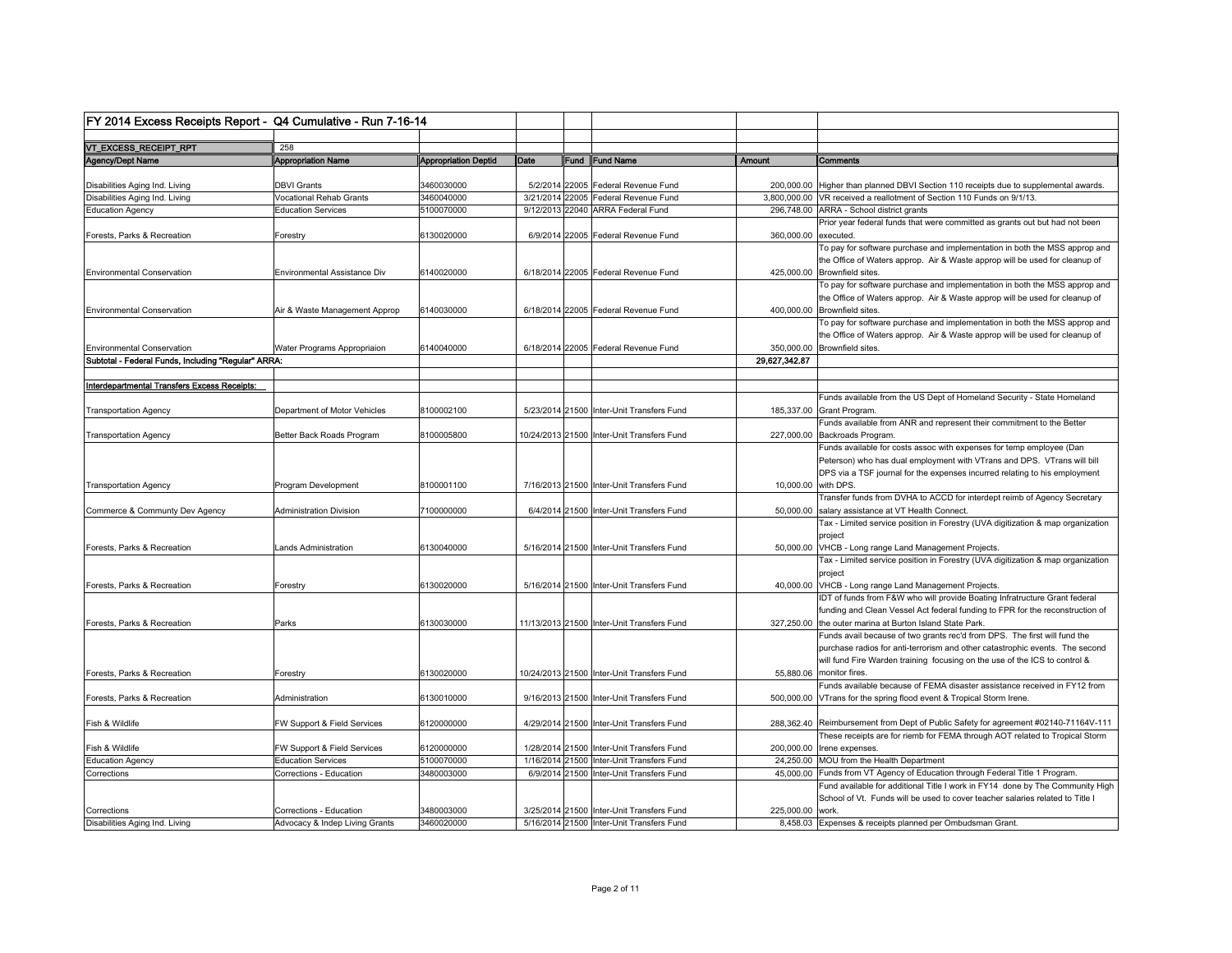|                                                | FY 2014 Excess Receipts Report - Q4 Cumulative - Run 7-16-14 |                                           |      |                                                                                      |                      |                                                                                                                                                                                             |
|------------------------------------------------|--------------------------------------------------------------|-------------------------------------------|------|--------------------------------------------------------------------------------------|----------------------|---------------------------------------------------------------------------------------------------------------------------------------------------------------------------------------------|
|                                                |                                                              |                                           |      |                                                                                      |                      |                                                                                                                                                                                             |
| VT_EXCESS_RECEIPT_RPT                          | 258                                                          |                                           |      |                                                                                      |                      |                                                                                                                                                                                             |
| Agency/Dept Name<br>Children and Families      | <b>Appropriation Name</b><br>DCFS - Woodside Rehab Center    | <b>Appropriation Deptid</b><br>3440120000 | Date | Fund IFund Name<br>6/9/2014 21500 Inter-Unit Transfers Fund                          | Amount               | Comments                                                                                                                                                                                    |
|                                                |                                                              | 3440040000                                |      |                                                                                      |                      | 43,070.00 FY14 Inter-Unit Transfer earnings will exceed VISION spending authority.                                                                                                          |
| Children and Families<br>Children and Families | DCFS - Child Support Services<br>DCFS - Child Development    | 3440030000                                |      | 6/9/2014 21500 Inter-Unit Transfers Fund<br>6/9/2014 21500 Inter-Unit Transfers Fund |                      | 3,130.00 FY14 Inter-Unit Transfer earnings will exceed VISION spending authority.<br>18,806.00 FY14 Inter-Unit Transfer earnings will exceed VISION spending authority.                     |
| Children and Families                          |                                                              | 3440020000                                |      | 6/9/2014 21500 Inter-Unit Transfers Fund                                             |                      | 71,840.00 FY14 Inter-Unit Transfer earnings will exceed VISION spending authority.                                                                                                          |
| Children and Families                          | DCFS - Family Services<br>DCFS Admin & Support Services      | 3440010000                                |      | 6/9/2014 21500 Inter-Unit Transfers Fund                                             |                      | 35,764.00 FY14 Inter-Unit Transfer earnings will exceed VISION spending authority.                                                                                                          |
| Children and Families                          | DCFS - Woodside Rehab Center                                 | 3440120000                                |      | 5/29/2014 21500 Inter-Unit Transfers Fund                                            |                      | 51,911.07 SFY13 Special and IDT Fund carryover request approval.                                                                                                                            |
|                                                |                                                              |                                           |      |                                                                                      |                      | Transfers from DAIL VT Aging & Disabilities Resource Connection (ADRC)                                                                                                                      |
| <b>Children and Families</b>                   | DCFS Admin & Support Services                                | 3440010000                                |      | 5/21/2014 21500 Inter-Unit Transfers Fund                                            |                      | 20,000.00 Enhanced Options Counseling Program.                                                                                                                                              |
| Health                                         | Alcohol & Drug Abuse                                         | 3420060000                                |      | 6/9/2014 21500 Inter-Unit Transfers Fund                                             |                      | Funds are available due to a grant from the Governor's office related to "The<br>20,000.00 Hungry Heart Group".                                                                             |
| Health                                         | Public Health Appropriation                                  | 3420021000                                |      | 6/9/2014 21500 Inter-Unit Transfers Fund                                             |                      | 152,337.00 Funds are available due to five MOU's with the Dept of Public Safety.                                                                                                            |
| <b>Human Services Agency</b>                   | Administrative Management Fund                               | 3400020000                                |      | 6/12/2014 21500 Inter-Unit Transfers Fund                                            |                      | To pay additional invoices from BGS associated with costs for moving<br>departments in this SFY, as well as charges incurred during SFY13 that were<br>500,000.00 not billed by BGS timely. |
|                                                |                                                              |                                           |      |                                                                                      |                      | Two sources: 50k transfer from Agency of Commerce per Sec. C.105(b) of                                                                                                                      |
|                                                |                                                              |                                           |      |                                                                                      |                      | H.885 2014 session; 220k of capital bill matching funds needed during SFY14                                                                                                                 |
| Human Services Agency                          | <b>Global Commitment</b>                                     | 3400004000                                |      | 6/5/2014 21500 Inter-Unit Transfers Fund                                             |                      | 270,000.00 for furniture costs at teh VPCH per Sec.36 of H.864 2014 session.                                                                                                                |
|                                                |                                                              |                                           |      |                                                                                      |                      | Funds from billings to other departments through the admin fund to cover their                                                                                                              |
| Human Services Agency                          | Administrative Management Fund                               | 3400020000                                |      | 6/2/2014 21500 Inter-Unit Transfers Fund                                             |                      | 1,500,000.00 portion of rental costs to BGS.                                                                                                                                                |
|                                                |                                                              |                                           |      |                                                                                      |                      | Funds available through an MOU with DVHA as part of funding for the SIM                                                                                                                     |
| Green Mountain Care Board                      | Green Mountain Care Board                                    | 3330010000                                |      | 8/30/2013 21500 Inter-Unit Transfers Fund                                            |                      | 613,900.18 Grant project that the Green Mt Care Board is working on.                                                                                                                        |
| iquor Control                                  | DLC - Enforcement & Licensing                                | 2300002000                                |      | 12/5/2013 21500 Inter-Unit Transfers Fund                                            |                      | 4,000.00 Funds are from 2014 Highway Safety Grant program                                                                                                                                   |
| iquor Control                                  | DLC - Enforcement & Licensing                                | 2300002000                                |      | 6/12/2014 21500 Inter-Unit Transfers Fund                                            |                      | 2,000.00 DPS Highway Safety increase in SHARP funding for Click it or Ticket Program                                                                                                        |
| Liquor Control                                 | DLC - Enforcement & Licensing                                | 2300002000                                |      | 4/30/2014 21500 Inter-Unit Transfers Fund                                            |                      | 60,761.60 FY11 Homeland Security funds to upgrade to interoperable equipment                                                                                                                |
|                                                |                                                              |                                           |      |                                                                                      |                      | DPS equipment grant for new equipment to be used for Highway safety or DUI                                                                                                                  |
| iquor Control                                  | DLC - Enforcement & Licensing                                | 2300002000                                |      | 3/31/2014 21500 Inter-Unit Transfers Fund                                            |                      | 4,000.00 activities.                                                                                                                                                                        |
| iquor Control                                  | DLC - Enforcement & Licensing                                | 2300002000                                |      | 12/18/2013 21500 Inter-Unit Transfers Fund                                           |                      | 18,000.00 New Homeland Security Grant                                                                                                                                                       |
| .iquor Control                                 | DLC - Enforcement & Licensing                                | 2300002000                                |      | 12/5/2013 21500 Inter-Unit Transfers Fund                                            |                      | 5,000.00 2014 Highway Safety Grant for DUI projects                                                                                                                                         |
| iquor Control                                  | DLC - Enforcement & Licensing                                | 2300002000                                |      | 10/29/2013 21500 Inter-Unit Transfers Fund                                           |                      | 1,667.50 Requested reimbursement includes mileage, which we did not anticipate                                                                                                              |
|                                                |                                                              | 2300002000                                |      |                                                                                      |                      | Reimbursement for equip purchases through DPS Highway Safety agreement                                                                                                                      |
| Liquor Control                                 | DLC - Enforcement & Licensing                                |                                           |      | 10/17/2013 21500 Inter-Unit Transfers Fund                                           |                      | 5,000.00 signed Jan 2013<br>Both ANR and VTrans entered into an MOA with the Public Service Dept to                                                                                         |
|                                                |                                                              |                                           |      |                                                                                      |                      |                                                                                                                                                                                             |
| <b>Public Service Department</b>               | Regulation & Energy Efficiency                               | 2240000000                                |      | 2/10/2014 21500 Inter-Unit Transfers Fund                                            |                      | jointly promote public understanding and support for increasing number of<br>35,000.00 electric vehicles.                                                                                   |
|                                                |                                                              |                                           |      |                                                                                      |                      | GMCB has taken over the Rate Review Federal Grant and will be transferring                                                                                                                  |
|                                                |                                                              |                                           |      |                                                                                      |                      | funds to DFR. Also, DFR earned excess Health Care Exchange Level II funds                                                                                                                   |
| <b>Financial Regulation</b>                    | <b>Insurance Division</b>                                    | 2210011000                                |      | 6/19/2014 21500 Inter-Unit Transfers Fund                                            |                      | 200,000.00 from DVHA.                                                                                                                                                                       |
|                                                |                                                              |                                           |      |                                                                                      |                      | Working Lands - \$500 transfer from each ACCD & FPR to support first annual                                                                                                                 |
|                                                |                                                              |                                           |      |                                                                                      |                      | summit; REAP - Clean Energy Development Fund dollars transferred to Ag                                                                                                                      |
|                                                |                                                              |                                           |      |                                                                                      |                      | from Pub Service per 10 VSA 6523(e)(D)(2), from calendar year 2007 through                                                                                                                  |
| Agriculture, Food&Mrkts Agency                 | Ag Development Division                                      | 2200030000                                |      | 3/6/2014 21500 Inter-Unit Transfers Fund                                             |                      | 8,000.00 calendar year 2011                                                                                                                                                                 |
| Agriculture, Food&Mrkts Agency                 | Food Safety/Consumer Assurance                               | 2200020000                                |      | 8/5/2013 21500 Inter-Unit Transfers Fund                                             |                      | 630.00 Dog licensure fees                                                                                                                                                                   |
| Crime Victims' Services Center                 | Victims Compensation                                         | 2160010000                                |      | 1/16/2014 21500 Inter-Unit Transfers Fund                                            |                      | 10,000.00 Funds earmarked for training                                                                                                                                                      |
| Crime Victims' Services Center                 | Victims Compensation                                         | 2160010000                                |      | 7/12/2013 21500 Inter-Unit Transfers Fund                                            |                      | MOU between DCF and VCCVS for Children's Justin Act Grant from U.S Dept<br>21,979.38 of Health and Human Services. Grant number F1001VTCJAI.                                                |
|                                                |                                                              |                                           |      |                                                                                      |                      |                                                                                                                                                                                             |
|                                                |                                                              |                                           |      |                                                                                      |                      | To fully leverage Federal Funds for costs that cannot be directly attributable to                                                                                                           |
| <b>Public Safety</b>                           | DPS-Administration                                           | 2140060000                                |      | 5/2/2014 21500 Inter-Unit Transfers Fund                                             |                      | 237,000.00 a specific grant. Funds will be recouped by use of approved indirect rate.                                                                                                       |
|                                                |                                                              |                                           |      |                                                                                      |                      | The funds are available due to the reimb from AOT for DPS public assistance                                                                                                                 |
|                                                |                                                              |                                           |      |                                                                                      |                      | grant and the DPS portion of the Irene Recovery Office and for the PA program                                                                                                               |
| <b>Public Safety</b>                           | DPS-Emergency Management                                     | 2140030000                                |      | 5/1/2014 21500 Inter-Unit Transfers Fund                                             | 710,000.00 Overtime. |                                                                                                                                                                                             |
| <b>Public Safety</b>                           | <b>DPS-Fire Safety</b>                                       | 2140040000                                |      | 9/13/2013 21500 Inter-Unit Transfers Fund                                            |                      | 12,500.00 The FY12 balance of these funds was not fully expended in FY13.                                                                                                                   |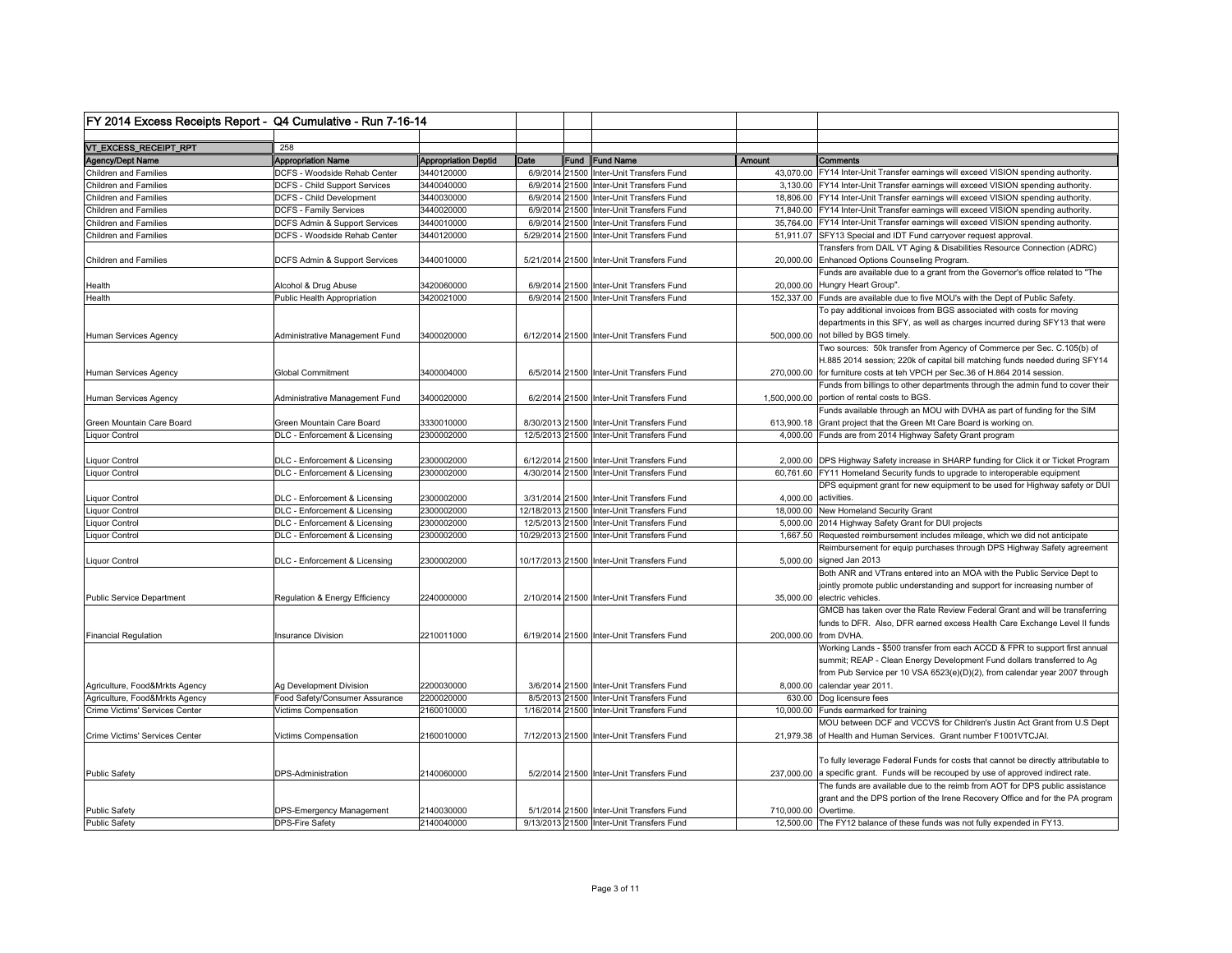| FY 2014 Excess Receipts Report - Q4 Cumulative - Run 7-16-14 |                              |                             |      |                                            |                           |                                                                                                                                                                     |
|--------------------------------------------------------------|------------------------------|-----------------------------|------|--------------------------------------------|---------------------------|---------------------------------------------------------------------------------------------------------------------------------------------------------------------|
| VT_EXCESS_RECEIPT_RPT                                        | 258                          |                             |      |                                            |                           |                                                                                                                                                                     |
| Agency/Dept Name                                             | <b>Appropriation Name</b>    | <b>Appropriation Deptid</b> | Date | Fund Fund Name                             | Amount                    | Comments                                                                                                                                                            |
|                                                              |                              |                             |      |                                            |                           | To fully leverage our Federal Funds it is necessary to pool the costs that can<br>not be directly attributable to a specific grant. These funds will be recouped by |
| <b>Public Safety</b>                                         | DPS-Administration           | 2140060000                  |      | 7/23/2013 21500 Inter-Unit Transfers Fund  |                           | 600,000.00 use of our approved indirect rate.                                                                                                                       |
| State's Attorneys and Sheriffs                               | <b>State's Attorneys</b>     | 2130100000                  |      | 6/18/2014 21500 Inter-Unit Transfers Fund  | 10,500.00 Trainings       |                                                                                                                                                                     |
| <b>State's Attorneys and Sheriffs</b>                        | State's Attorneys            | 2130100000                  |      | 6/18/2014 21500 Inter-Unit Transfers Fund  | 10,000.00 Trainings       |                                                                                                                                                                     |
| <b>State's Attorneys and Sheriffs</b>                        | <b>State's Attorneys</b>     | 2130100000                  |      | 6/18/2014 21500 Inter-Unit Transfers Fund  |                           | 4,400.00 Training Funds                                                                                                                                             |
| State's Attorneys and Sheriffs                               | <b>State's Attorneys</b>     | 2130100000                  |      | 1/24/2014 21500 Inter-Unit Transfers Fund  |                           | DOC has commited to help with the RollOut of the Rapid Intervention<br>60,000.00 Community Court Expansion.                                                         |
| Judiciary                                                    | Judiciary Appropriation      | 2120000000                  |      | 6/18/2014 21500 Inter-Unit Transfers Fund  |                           | Change in recording receipts & match for Judiciary's MOU with AHS/DCF/OCS<br>315,000.00 for IV-D (Child Support) cases/funding.                                     |
|                                                              |                              |                             |      |                                            |                           | The ODG had requested Children's Justice Act Funding through DCF for the<br>June 2013 training for attorneys who provide services in juvenile cases. The            |
| Defender General's Office                                    | <b>Public Defense</b>        | 2110000100                  |      | 2/19/2014 21500 Inter-Unit Transfers Fund  |                           | 4.247.00 request was not approved by DCF until FY2014.                                                                                                              |
|                                                              |                              |                             |      |                                            |                           | STOP Grant from VCCVS and excess prior year interdepartmental billings                                                                                              |
| Attorney General's Office                                    | Attorney General's Office    | 2100001000                  |      | 5/21/2014 21500 Inter-Unit Transfers Fund  |                           | 169,700.00 above approp amounts due to higher than anticipated receipts.                                                                                            |
| <b>VOSHA Review Board</b>                                    | VOSHA Review Board           | 1280000000                  |      | 6/10/2014 21500 Inter-Unit Transfers Fund  |                           | Funds received from VDOL for one employee of the VOSHA Review Board and<br>5,000.00 are collected on a reimbursement basis.                                         |
|                                                              |                              |                             |      |                                            |                           | Lake Champlain Bridge Programmatic Agreement Compliance with Sections III                                                                                           |
|                                                              |                              |                             |      |                                            |                           | $D(3)$ and III $D(4)$ . AOT funding made available for plaster repairs to the                                                                                       |
| Buildings & Gen Serv-Capital                                 | ACCD Projects 51/6(a)        | 1305100061                  |      | 11/25/2013 21500 Inter-Unit Transfers Fund |                           | 17,000.00 Chimney Point Historic Site                                                                                                                               |
|                                                              |                              |                             |      |                                            |                           | Fund available from FEMA transfers. Drawdown request are made periodically<br>to AOT for FEMA reimb of exp made for the replacement of the Vermont State            |
| Buildings & Gen Serv-Prop                                    | <b>BGS-Fee For Space</b>     | 1160550000                  |      | 12/9/2013 21500 Inter-Unit Transfers Fund  | 13,456,786.90 Hospitals.  |                                                                                                                                                                     |
|                                                              |                              |                             |      |                                            |                           | Billing to DII for the Finance upgrade project and billing to SOA for an                                                                                            |
| Finance & Management                                         | Budget & Management          | 1110003000                  |      | 2/28/2014 21500 Inter-Unit Transfers Fund  |                           | 200,000.00 additional position                                                                                                                                      |
|                                                              |                              |                             |      |                                            |                           | Funds available from two MOU's between SOA, GMCB, and DVHA for Health                                                                                               |
|                                                              |                              |                             |      |                                            |                           | Care Advocate Contract. Fund to be used to reimb dept's for contract                                                                                                |
| <b>Administration Agency</b>                                 | Secretary of Administration  | 1100020000                  |      | 5/9/2014 21500 Inter-Unit Transfers Fund   | 385,561.50 expenses.      |                                                                                                                                                                     |
|                                                              |                              |                             |      |                                            |                           | Funds available due to billings that will be done to other departments. The                                                                                         |
|                                                              |                              |                             |      |                                            |                           | SOA is forming a new division for VTHR Operations that is being staffed                                                                                             |
| <b>Administration Agency</b>                                 | Secretary of Administration  | 1100020000                  |      | 3/14/2014 21500 Inter-Unit Transfers Fund  |                           | 105,000.00 currently with three positions that are bing transferred from other departments.                                                                         |
|                                                              |                              |                             |      |                                            |                           | Funds to be used by SOA to pay invoices related to two MOU"s with DVHA for                                                                                          |
|                                                              | Secretary of Administration  | 1100020000                  |      | 2/7/2014 21500 Inter-Unit Transfers Fund   |                           | the Health Care Exchange and SIM Grant, as well as salary and benefits of the<br>500,000.00 Health Care Reform staff who work for SAO.                              |
| <b>Administration Agency</b>                                 |                              |                             |      |                                            |                           | Funds available due to MOU entered into between SOA and multiple other                                                                                              |
|                                                              |                              |                             |      |                                            |                           | depts for a contract with Vt Legal Aid, where SOA will pay the contract                                                                                             |
| <b>Administration Agency</b>                                 | Secretary of Administration  | 1100020000                  |      | 1/30/2014 21500 Inter-Unit Transfers Fund  |                           | 385,561.50 incurring the expense and then be reimbursed by the other Dept's.                                                                                        |
| <b>Administration Agency</b>                                 | Secretary of Administration  | 1100020000                  |      | 9/17/2013 21500 Inter-Unit Transfers Fund  |                           | 300,000.00 Sec of Admin entered into MOU with DVHA for Health Care Exchange Grant.                                                                                  |
| Subtotal - Interdepartmental Transfers:                      |                              |                             |      |                                            | 23,401,591.12             |                                                                                                                                                                     |
|                                                              |                              |                             |      |                                            |                           |                                                                                                                                                                     |
| Special Fund Excess Receipts:                                |                              |                             |      |                                            |                           |                                                                                                                                                                     |
| ransportation Agency                                         | Finance & Administration Div | 8100000100                  |      | 6/4/2014 20135 Transportation FHWA Fund    |                           | 75,000.00 Expenditures are eligible for reimbursement by FHWA                                                                                                       |
|                                                              |                              |                             |      |                                            |                           | Fund available from Grant - 2013 ER: VT13-1, Mary - July 2013 Severe Storms                                                                                         |
| ransportation Agency                                         | Maintenance                  | 8100002000                  |      | 4/17/2014 20135 Transportation FHWA Fund   | 2,000,000.00 and Flooding |                                                                                                                                                                     |
| <b>Fransportation Agency</b>                                 | <b>Public Transit</b>        | 8100005700                  |      | 4/15/2014 20135 Transportation FHWA Fund   |                           | 265,000.00 Funds available from the Go Vermont Program and CIRC Alternatives project                                                                                |
|                                                              |                              |                             |      |                                            |                           | Funds are available from the Vt Local Roads Program - Grant # GR0229 with                                                                                           |
| ransportation Agency                                         | Town Highway VT Local Roads  | 8100001900                  |      | 4/14/2014 20135 Transportation FHWA Fund   |                           | 32,000.00 St. Michael's College                                                                                                                                     |
|                                                              |                              |                             |      |                                            |                           | These funds are available from the Rest Area Program, for the Bennington                                                                                            |
| <b>Transportation Agency</b>                                 | <b>Rest Areas</b>            | 8100001700                  |      | 12/23/2013 20135 Transportation FHWA Fund  |                           | 500,000.00 Welcome Center Project                                                                                                                                   |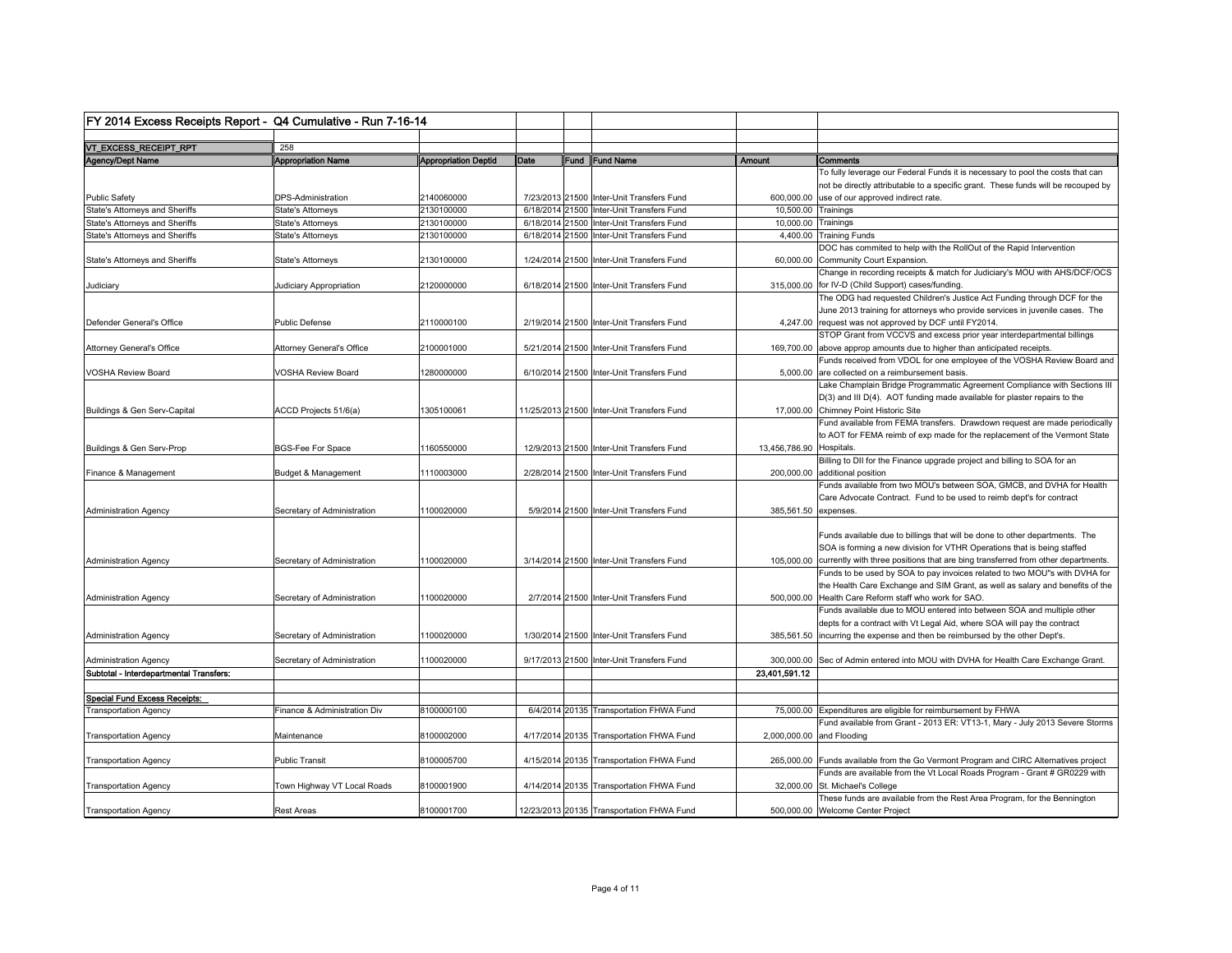| FY 2014 Excess Receipts Report - Q4 Cumulative - Run 7-16-14 |                                  |                             |      |                                                 |                       |                                                                                          |
|--------------------------------------------------------------|----------------------------------|-----------------------------|------|-------------------------------------------------|-----------------------|------------------------------------------------------------------------------------------|
|                                                              |                                  |                             |      |                                                 |                       |                                                                                          |
| VT_EXCESS_RECEIPT_RPT                                        | 258                              |                             |      |                                                 |                       |                                                                                          |
| Agency/Dept Name                                             | <b>Appropriation Name</b>        | <b>Appropriation Deptid</b> | Date | Fund IFund Name                                 | Amount                | Comments                                                                                 |
|                                                              |                                  |                             |      |                                                 |                       | Funds are remaining balance in FTA Grant #FT800008-002. Will be used for                 |
| <b>Transportation Agency</b>                                 | Policy and Planning              | 8100002200                  |      | 10/11/2013 20145 Transportation FTA Fund        |                       | 53,388.00 an amendment to Grant agreement #GR0230 with CCRPC.                            |
| <b>Transportation Agency</b>                                 | Public Assistance Program        | 8100005500                  |      | 10/24/2013 20150 Transportation FEMA Fund       |                       | 21,881,121.98 Funds are available from FEMA 4022-DR-VT obligation from WSOC.             |
|                                                              |                                  |                             |      |                                                 |                       | Funds are available for the Bi-State Intercity Rail Corridor Track 3 Planning            |
| <b>Transportation Agency</b>                                 | Rail                             | 8100002300                  |      | 8/23/2013 20155 Transportation-FRA Fund         | 70,000.00 project.    |                                                                                          |
|                                                              |                                  |                             |      |                                                 |                       | Funds are available for the Bi-State Intercity Rail Corridor Track 3 Planning            |
| <b>Transportation Agency</b>                                 | Rail                             | 8100002300                  |      | 8/23/2013 20160 Transportation Local Fund       | 35,000.00 project.    |                                                                                          |
|                                                              |                                  |                             |      |                                                 |                       | Funds are available from misc ARRA projects that have cost adjustments at                |
| <b>Transportation Agency</b>                                 | Program Development              | 8100001100                  |      | 4/14/2014 20180 ARRA FHWA Fund                  |                       | 1,000.00 final reconciliation.                                                           |
|                                                              |                                  |                             |      |                                                 |                       | ARRA Funds-Funds are available from the Program Development Middlebury                   |
| <b>Transportation Agency</b>                                 | Program Development              | 8100001100                  |      | 3/21/2014 20180 ARRA FHWA Fund                  |                       | 6,370.72 STP 2627(1) ARRA project.                                                       |
|                                                              |                                  |                             |      |                                                 |                       | Funds are available from Town Highway Bridge ARRA project - Montpelier BHF               |
| <b>Transportation Agency</b>                                 | Town Highway Bridge              | 8100002800                  |      | 9/26/2013 20180 ARRA FHWA Fund                  | 36,422.92 6400(31)    |                                                                                          |
| <b>Transportation Agency</b>                                 | Rail                             | 8100002300                  |      | 7/16/2013 20183 ARRA FRA Fund                   |                       | 1,496,375.00 ARRA Funds - Available for project - Amtrak Vermonter - RR-FY11-AR02        |
| <b>Education Agency</b>                                      | Administration                   | 5100010000                  |      | 6/17/2014 20205 Education Fund                  |                       | 47,110.00 Education Fund                                                                 |
|                                                              |                                  |                             |      |                                                 |                       | Funds are available through the federal wildlife and sport fish restoration grant        |
| Fish & Wildlife                                              | FW Support & Field Services      | 6120000000                  |      | 6/9/2014 20325 F&W Federal Revenues Fund        | 1,086,000.00 program. |                                                                                          |
|                                                              |                                  |                             |      |                                                 |                       | Funds available through statute (10 VSA 5408) and will be used to cover                  |
| Fish & Wildlife                                              | FW Support & Field Services      | 6120000000                  |      | 10/24/2013 20345 Threatened & Endangerd Species |                       | 22,000.00 expenditures in the threatened and endangered species fund.                    |
|                                                              |                                  |                             |      |                                                 |                       |                                                                                          |
|                                                              |                                  |                             |      |                                                 |                       | Funds are designated in statute 10 V.S.A. 4050 from the receipt of                       |
| Fish & Wildlife                                              | FW Support & Field Services      | 6120000000                  |      | 6/9/2014 20390 Watershed Management Fund        |                       | 10,000.00 conservation motor vehicle plates, gifts, grants, contributions, and interest. |
|                                                              |                                  |                             |      |                                                 |                       | Funds available from add'I recoveries from Medicaid Fraud settlements to be              |
| Attorney General's Office                                    | Attorney General's Office        | 2100001000                  |      | 5/7/2014 21054 Misc Fines & Penalties           |                       | 43,395.00 used to finance Medicaid Fraud and Residential Abuse Unit activities.          |
|                                                              |                                  |                             |      |                                                 |                       | Act 120 (H.112), Sec. 4 - (9 V.S.A. chapter 82A) An act relating to the labeling         |
| <b>Attorney General's Office</b>                             | <b>Attorney General's Office</b> | 2100001000                  |      | 6/11/2014 21057 Genetic. Engineered Food Label  |                       | 3,000.00 of food produced with genetic engineering.                                      |
|                                                              |                                  |                             |      |                                                 |                       |                                                                                          |
|                                                              |                                  |                             |      |                                                 |                       | Vermont Dairy Promotion Fund monies passed through to Vermont Dairy                      |
| Agriculture, Food&Mrkts Agency                               | Food Safety/Consumer Assurance   | 2200020000                  |      | 6/18/2014 21060 Vt Dairy Promotion Fund         |                       | 217,838.14 Promotion Council to cover the balance of SFY2014 for operating expenses.     |
|                                                              |                                  |                             |      |                                                 |                       | Receipts for the Financial Services Regulatory Fund have been higher than                |
| <b>Financial Regulation</b>                                  | <b>Banking Division</b>          | 2210001000                  |      | 6/9/2014 21065 Financial Institut Supervision   | 50,000.00 projected.  |                                                                                          |
|                                                              |                                  |                             |      |                                                 |                       |                                                                                          |
| <b>Financial Regulation</b>                                  | <b>Insurance Division</b>        | 2210011000                  |      | 6/18/2014 21075 Insurance Regulatory & Suprv    |                       | 400,000.00 Licensing fees and exam bill back receipts in the Insurance Regulatory Fund.  |
|                                                              |                                  |                             |      |                                                 |                       | These funds are generated from the Hazardous Chemical fees that are                      |
| Public Safety                                                | <b>DPS-Fire Safety</b>           | 2140040000                  |      | 4/9/2014 21125 Haz Chem & Subst Emerg Resp      | 243,345.00 collected  |                                                                                          |
|                                                              |                                  |                             |      |                                                 |                       | Funds to be used to stay current with necessary program expenses for Office              |
| Secretary of State's Office                                  | Secretary of State               | 2230010000                  |      | 6/18/2014 21150 Prof Regulatory Fee Fund        |                       | 252,632.00 of Professional Regulation.                                                   |
|                                                              |                                  |                             |      |                                                 |                       | Funds available from balance in the inmate recreation fund that come from                |
|                                                              |                                  |                             |      |                                                 |                       | commissions on telephone services and commissary sales at correctional                   |
|                                                              |                                  |                             |      |                                                 |                       | facilities. The funds will be used to promote the recreational opportunities of          |
| Corrections                                                  | Correctional Fac - Rec Fund      | 3480005000                  |      | 6/9/2014 21190 Correctional Facilities Rec Fd   | 75,000.00 inmates.    |                                                                                          |
|                                                              |                                  |                             |      |                                                 |                       | There is a balance in the inmate recreation fund. Receipts are from                      |
|                                                              |                                  |                             |      |                                                 |                       | commissioners on telephone svcs and commissary sales at correctional                     |
|                                                              |                                  |                             |      |                                                 |                       | facilities. The funds will be used to promote the recreational opportunities for         |
| Corrections                                                  | Correctional Fac - Rec Fund      | 3480005000                  |      | 3/21/2014 21190 Correctional Facilities Rec Fd  | 150,000.00  inmates.  |                                                                                          |
|                                                              |                                  |                             |      |                                                 |                       | Settlement funds from Irving for Vermont's Low Income Housing Energy                     |
| <b>Children and Families</b>                                 | <b>DCFS - LIHEAP</b>             | 3440090000                  |      | 5/20/2014 21210 Home Heating Fuel Asst Trust    | 160,000.00            | Assistance Program                                                                       |
|                                                              |                                  |                             |      |                                                 |                       | Pursuant to Assurance of Discontinuance, Civil Action Docket No. 683-11-                 |
|                                                              |                                  |                             |      |                                                 |                       | 1300nov, Amerigas has submitted a check for Vermont's Low Income Home                    |
| <b>Children and Families</b>                                 | <b>DCFS - LIHEAP</b>             | 3440090000                  |      | 3/21/2014 21210 Home Heating Fuel Asst Trust    |                       | 190,000.00 Energy Assistance.                                                            |
| <b>Children and Families</b>                                 | <b>DCFS - LIHEAP</b>             | 3440090000                  |      | 12/4/2013 21210 Home Heating Fuel Asst Trust    |                       | 2,100,000.00 Per Emergency Board Meeting 10/24/13.                                       |
| <b>Education Agency</b>                                      | Administration                   | 5100010000                  |      | 5/16/2014 21245 Post Secondary Certification    |                       | 25,000.00 Fees collected to administer post-secondary approvals.                         |
| <b>Education Agency</b>                                      | <b>Education Services</b>        | 5100070000                  |      | 5/16/2014 21250 General Education Development   |                       | 1,000.50 Fees collected for copies of GED transcripts.                                   |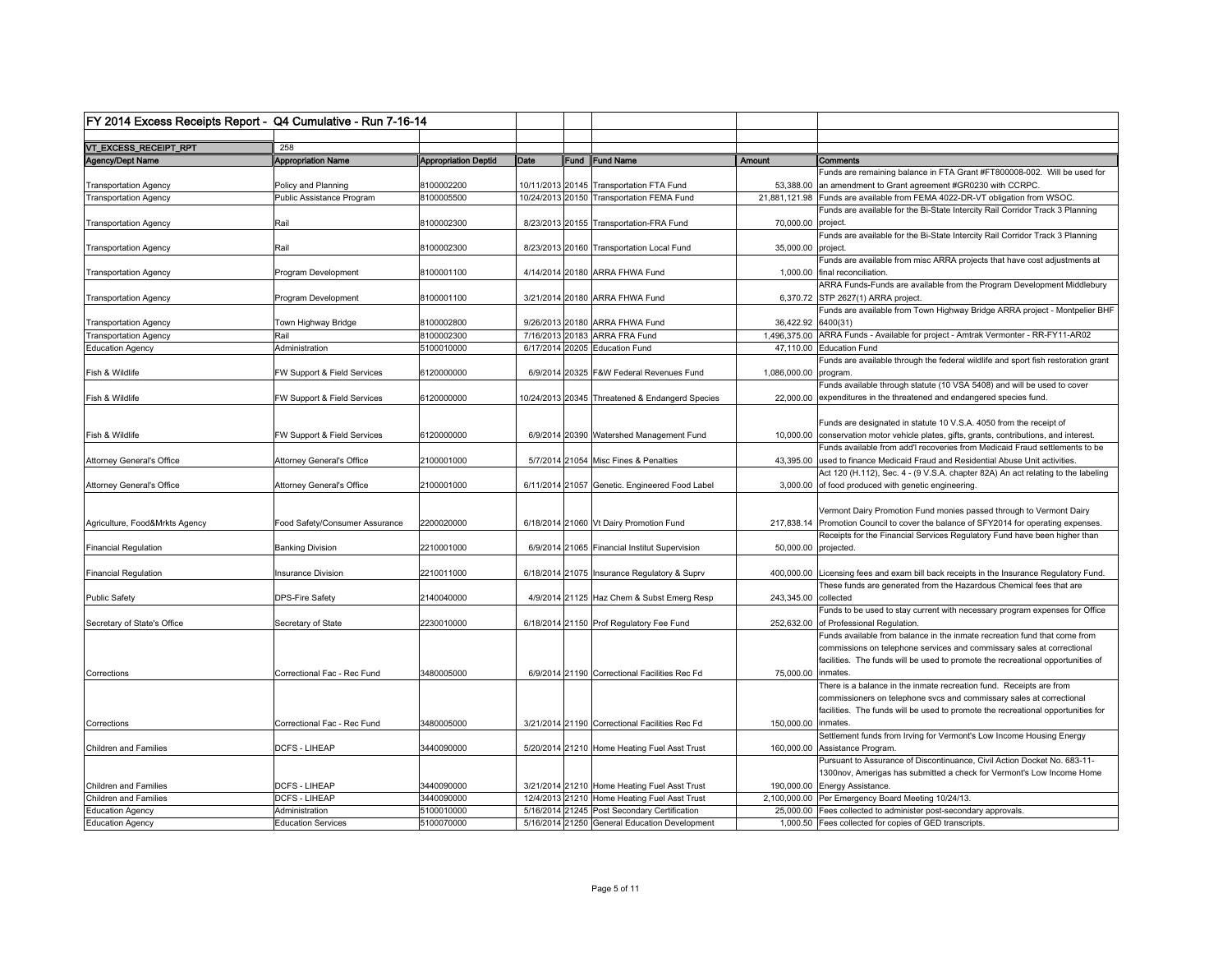| FY 2014 Excess Receipts Report - Q4 Cumulative - Run 7-16-14 |                                |                             |      |                                               |        |                                                                                       |
|--------------------------------------------------------------|--------------------------------|-----------------------------|------|-----------------------------------------------|--------|---------------------------------------------------------------------------------------|
|                                                              |                                |                             |      |                                               |        |                                                                                       |
| VT_EXCESS_RECEIPT_RPT                                        | 258                            |                             |      |                                               |        |                                                                                       |
| Agency/Dept Name                                             | <b>Appropriation Name</b>      | <b>Appropriation Deptid</b> | Date | Fund Fund Name                                | Amount | Comments                                                                              |
|                                                              |                                |                             |      |                                               |        | NRB's special fund (Act 250 permit fees) closed FY13 with a balance due to            |
|                                                              |                                |                             |      |                                               |        | strong permits app fees during FY13, less than anticipated spending in certain        |
| Natural Resources Board                                      | Natural Resources Board        | 6215000000                  |      | 10/29/2013 21260 Act 250 Permit Fund          |        | 47,000.00 areas, and deferred deployment of NRB's SharePoint Solution.                |
|                                                              |                                |                             |      |                                               |        | Parks receipts are coming in higher than budgeted in most revenue account             |
| Forests, Parks & Recreation                                  | Parks                          | 6130030000                  |      | 6/17/2014 21270 State Forest Parks Fund       |        | 500,000.00 particularly in ski lease receipts.                                        |
|                                                              |                                |                             |      |                                               |        | IT project work in FY13 was not available to utilize that year's complete             |
| Natural Resources Agency                                     | "Admin., Management & Planning | 6100010000                  |      | 1/31/2014 21285 Waste Management Assistance   |        | 20,959.86 allocation from this funding source.                                        |
|                                                              |                                |                             |      |                                               |        | Higher admissions and gift shop sales in FY14 than anticipated and increased          |
|                                                              |                                |                             |      |                                               |        | admission fees at several sites. Also a donation was received to update signs         |
| Housing & Comm Development                                   | Housing & Community Affairs    | 7110010000                  |      | 5/21/2014 21325 Historic Sites Special Fund   |        | 50.000.00 at Hubbardton.                                                              |
|                                                              |                                |                             |      |                                               |        | Encumbrance No. 3589 for Hinesburg Town Treasurer did not roll properly at            |
| Housing & Comm Development                                   | Housing & Community Affairs    | 7110010000                  |      | 9/23/2013 21330 Municipal & Regional Planning |        | 4,500.00 fiscal year end therefore requiring excess receipts.                         |
| <b>Liquor Control</b>                                        | DLC - Enforcement & Licensing  | 2300002000                  |      | 6/9/2014 21370 Tobacco Litigation Settlement  |        | 5,166.00 Sale if ID checking kits at cost to licenses                                 |
|                                                              |                                |                             |      |                                               |        | Receipts available from attorney fees collected pursuant to the original              |
|                                                              |                                |                             |      |                                               |        | Tobacco Settlement and are used for one-time infrastructure or other special          |
| <b>Attorney General's Office</b>                             | Attorney General's Office      | 2100001000                  |      | 5/8/2014 21372 AG-Tobacco Settlement          |        | 40,000.00 needs costs of the office.                                                  |
|                                                              |                                |                             |      |                                               |        | Fund are received into the Acquisition of Art in State Bldgs special fund for Vt      |
|                                                              |                                |                             |      |                                               |        |                                                                                       |
| Finance & Management                                         | Vt Council on the Arts         | 1110013000                  |      | 3/25/2014 21445 Art Acquisition Fund          |        | 166,500.00 Arts Council to acquire art on behalf of the state.                        |
|                                                              |                                |                             |      |                                               |        |                                                                                       |
|                                                              |                                |                             |      |                                               |        | The receipts in the Vt Rec Trails Fund are available from taxes on nonhighway         |
|                                                              |                                |                             |      |                                               |        | rec fuel. Three-fourths of one percent of the total state gas tax, not to exceed      |
| Forests, Parks & Recreation                                  | Vt Youth Conservation Corps    | 6130080000                  |      | 3/31/2014 21455 Vt Recreational Trails Fund   |        | 8,186.00 \$370,000, is transferred to FPR every year per 10 V.S.A. 446                |
|                                                              |                                |                             |      |                                               |        | Reimbursements by developers for staff time on Sec. 248 & Sec. 249 projects           |
| Forests, Parks & Recreation                                  | Forestry                       | 6130020000                  |      | 11/13/2013 21475 Natural Resources Mgmnt      |        | 27,292.37 available from back bill legislation.                                       |
|                                                              |                                |                             |      |                                               |        | Reimbursements by developers for staff time on Sec. 248 & Sec. 249 projects           |
| Forests, Parks & Recreation                                  | Administration                 | 6130010000                  |      | 11/13/2013 21475 Natural Resources Mgmnt      |        | 6,861.66 available from back bill legislation.                                        |
| Agriculture, Food&Mrkts Agency                               | Ag Development Division        | 2200030000                  |      | 8/5/2013 21493 VT Working Lands Enterprise    |        | 1,026,080.46 Act 162 Sec B .1106                                                      |
| Treasurer's Office                                           | Office of the Treasurer        | 1260010000                  |      | 6/18/2014 21520 Treas Retirement Admin Cost   |        | 200,000.00 Previous years contributions not yet expended.                             |
|                                                              |                                |                             |      |                                               |        | Remaining funds available from Vt Woodlands Assoc grant will be used to               |
|                                                              |                                |                             |      |                                               |        | digitize forestry parcesl in Vermont's UVA program. Remaining funds available         |
| Forests, Parks & Recreation                                  | Forestry                       | 6130020000                  |      | 1/28/2014 21525 Conference Fees & Donations   |        | 8,500.00 from VTel donation will be used to purchase trees.                           |
|                                                              |                                |                             |      |                                               |        |                                                                                       |
|                                                              |                                |                             |      |                                               |        | A grant was received from teh Lintilhac Foundation for expanding FPR                  |
|                                                              |                                |                             |      |                                               |        | capabilities to enhance public recreation opportunities. FPR received approval        |
| Forests, Parks & Recreation                                  | Parks                          | 6130030000                  |      | 7/23/2013 21525 Conference Fees & Donations   |        | 68,000.00 from the JFO (#2615) on 4/19/13 to spend the total grant award of \$68,000. |
|                                                              |                                |                             |      |                                               |        | The receipts in 21525 are available from Project Learning Tree worshop fees           |
|                                                              |                                |                             |      |                                               |        | and grants. The receipts in 21550 are available from license, special use             |
| Forests, Parks & Recreation                                  | Administration                 | 6130010000                  |      | 7/16/2013 21525 Conference Fees & Donations   |        | 25,000.00 permits, and timber sales.                                                  |
|                                                              |                                |                             |      |                                               |        | The receipts are available from Urban & Community Forestry workshop fees              |
|                                                              |                                |                             |      |                                               |        |                                                                                       |
| Forests, Parks & Recreation                                  | Forestry                       | 6130020000                  |      | 7/16/2013 21525 Conference Fees & Donations   |        | 10,000.00 and misc grant and donations, including Arbor Day donations.                |
| <b>Education Agency</b>                                      | <b>Education Services</b>      | 5100070000                  |      | 6/12/2014 21525 Conference Fees & Donations   |        | 6,500.00 Conference fees collected.                                                   |
| <b>Education Agency</b>                                      | Administration                 | 5100010000                  |      | 1/16/2014 21525 Conference Fees & Donations   |        | 10,400.00 Conference fees collected                                                   |
|                                                              |                                |                             |      |                                               |        | Balance left in Conference Fees fund used for VT Teen Leadership Fund;                |
| Liquor Control                                               | <b>DLC</b> - Administration    | 2300003000                  |      | 7/12/2013 21525 Conference Fees & Donations   |        | 5,526.05 account no longer in use.                                                    |
|                                                              |                                |                             |      |                                               |        |                                                                                       |
|                                                              |                                |                             |      |                                               |        | FY2014; 5% allowable portion (per statute) of receipts in the lands and facilities    |
|                                                              |                                |                             |      |                                               |        | trust fund that FPR has authority to spend for the benefit of lands, facilities, and  |
| Forests. Parks & Recreation                                  | Administration                 | 6130010000                  |      | 1/28/2014 21550 Lands and Facilities Trust Fd |        | 120,000.00 recreational assets owned or managed by the agency.                        |
|                                                              |                                |                             |      |                                               |        | The receipts in 21525 are available from Project Learning Tree worshop fees           |
|                                                              |                                |                             |      |                                               |        | and grants. The receipts in 21550 are available from license, special use             |
| Forests, Parks & Recreation                                  | Administration                 | 6130010000                  |      | 7/16/2013 21550 Lands and Facilities Trust Fd |        | 100,000.00 permits, and timber sales.                                                 |
|                                                              |                                |                             |      |                                               |        | FEMA disaster declaration FEMA-4120-DR-VT. ERAF funds provide state                   |
| <b>Transportation Agency</b>                                 | Public Assistance Program      | 8100005500                  |      | 9/17/2013 21555 Emergency Relief & Assist Fd  |        | 135,000,00 match for the FEMA funds.                                                  |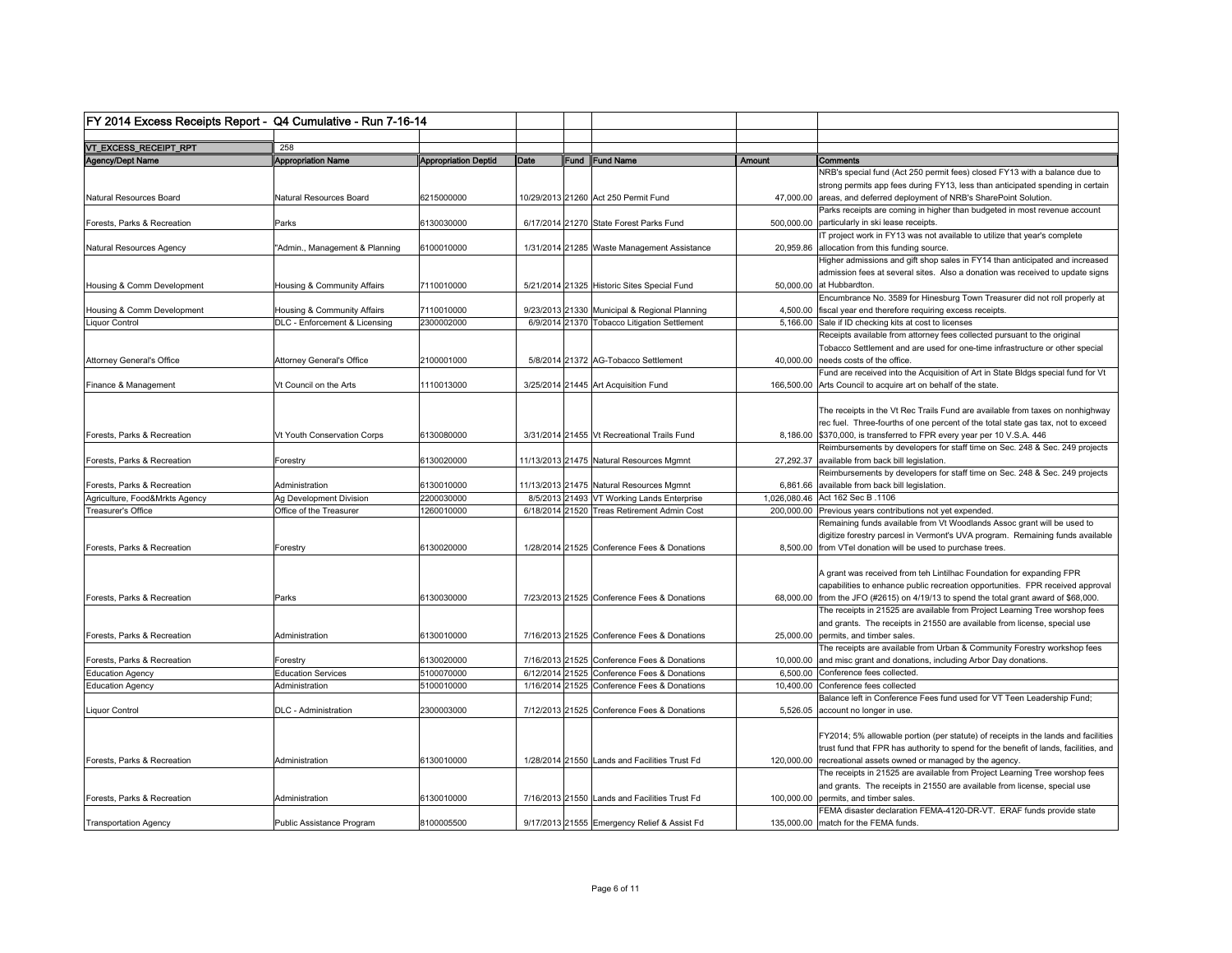| FY 2014 Excess Receipts Report - Q4 Cumulative - Run 7-16-14 |                                                   |                             |      |                                                                       |                     |                                                                                                                                     |
|--------------------------------------------------------------|---------------------------------------------------|-----------------------------|------|-----------------------------------------------------------------------|---------------------|-------------------------------------------------------------------------------------------------------------------------------------|
|                                                              |                                                   |                             |      |                                                                       |                     |                                                                                                                                     |
| VT_EXCESS_RECEIPT_RPT                                        | 258                                               |                             |      |                                                                       |                     |                                                                                                                                     |
| Agency/Dept Name                                             | <b>Appropriation Name</b>                         | <b>Appropriation Deptid</b> | Date | Fund Fund Name                                                        | <b>Amount</b>       | Comments                                                                                                                            |
| Children and Families                                        | Grant to CVCAC-Irene Recovery                     | 3440891301                  |      | 10/16/2013 21555 Emergency Relief & Assist Fd                         |                     | 25,000.00 Emergency Relief Assistance Fund                                                                                          |
| <b>Liquor Control</b>                                        | Warehousing & Distribution                        | 2300007000                  |      | 6/18/2014 21584 Surplus Property                                      |                     | 15,884.80 Surplus property sale of old warehouse equipment at May auction.                                                          |
| Liquor Control                                               | DLC - Enforcement & Licensing                     | 2300002000                  |      | 10/17/2013 21584 Surplus Property<br>10/1/2013 21584 Surplus Property |                     | 11,054.08 Three retired/replaced DLC vehicles were sold at auction 6/13/13.<br>55,859.84 Sale of the Mobile Poultry Processing Unit |
| Agriculture, Food&Mrkts Agency<br><b>Public Safety</b>       | Ag Development Division<br><b>DPS-Fire Safety</b> | 2200030000<br>2140040000    |      | 3/31/2014 21584 Surplus Property                                      |                     | 41,073.00 These funds are available from the sale of vehicles sold at auction.                                                      |
| <b>Public Safety</b>                                         | <b>DPS-Emergency Management</b>                   | 2140030000                  |      | 9/13/2013 21584 Surplus Property                                      |                     | 17,500.00 From the sale of items at State Surplus                                                                                   |
| <b>Public Safety</b>                                         | <b>DPS-Criminal Justice Services</b>              | 2140020000                  |      | 9/13/2013 21584 Surplus Property                                      |                     | 13,400.00 From the sale of items at State Surplus.                                                                                  |
|                                                              |                                                   |                             |      |                                                                       |                     | Replenish spending authority as of 6/30/13 for receipts available from Surplus                                                      |
|                                                              |                                                   |                             |      |                                                                       |                     | Property fund for sale of beams and wire decks from the Archives project and a                                                      |
| Buildings & Gen Serv-Capital                                 | State Buildings-Various Proj                      | 0904300010                  |      | 12/20/2013 21584 Surplus Property                                     |                     | 3,978.00 metal brake used on the Waterbury roofing project.                                                                         |
|                                                              |                                                   |                             |      |                                                                       |                     | Replenish spending authority as of 6/30/13 for receipts available from Surplus                                                      |
| Buildings & Gen Serv-Capital                                 | State Buildings-Various Proj                      | 1016100010                  |      | 12/20/2013 21584 Surplus Property                                     |                     | 1,040.00 Property fund for sale of street lights from the capital grounds.                                                          |
|                                                              |                                                   |                             |      |                                                                       |                     | Replenish spending authority as of 6/30/13. We still have advertising,                                                              |
|                                                              |                                                   |                             |      |                                                                       |                     | appraisals, recording fees, environmental studies in anticipation of selling the                                                    |
| Buildings & Gen Serv-Capital                                 | Duxbury/Moretown Land Sale                        | 9610200000                  |      | 7/26/2013 21600 BGS-Duxbury/Moretown                                  | 15,322.82 property. |                                                                                                                                     |
| Buildings & Gen Serv-Gov'tal                                 | <b>BGS-Information Centers</b>                    | 1150400000                  |      | 6/19/2014 21603 Motorist Aid Refreshment Prog                         |                     | 30,000.00 Funds are from donations made by motorists at Info Centers for coffee.                                                    |
|                                                              |                                                   |                             |      |                                                                       |                     | Funds are paid by motorists at the Info Centers by donation for coffee. Funds                                                       |
|                                                              |                                                   |                             |      |                                                                       |                     | are authorized for use to both offset the cost of the coffee as well as for the                                                     |
| Buildings & Gen Serv-Gov'tal                                 | <b>BGS-Information Centers</b>                    | 1150400000                  |      | 4/7/2014 21603 Motorist Aid Refreshment Prog                          |                     | 60,000.00 costs associated with running the Info Centers.                                                                           |
|                                                              |                                                   |                             |      |                                                                       |                     | Funds paid by motorists at Info Centers by donation for coffee. Funds used for                                                      |
| Buildings & Gen Serv-Gov'tal                                 | <b>BGS-Information Centers</b>                    | 1150400000                  |      | 7/12/2013 21603 Motorist Aid Refreshment Prog                         |                     | 90,000.00 operating costs for the Info Centers.                                                                                     |
| Buildings & Gen Serv-Gov'tal                                 | <b>BGS- Recycling Efforts</b>                     | 1150060000                  |      | 9/12/2013 21604 BGS-Recycling Efforts                                 |                     | 30,000.00 Receipts have exceeded expenses                                                                                           |
| Buildings & Gen Serv-Capital                                 | <b>BGS-Various Property Sales</b>                 | 0904300250                  |      | 9/12/2013 21613 BGS-Sale of State Land                                |                     | 12,979.04 Re-establish spending authority as of 6/30/13.                                                                            |
|                                                              |                                                   |                             |      |                                                                       |                     | Funds are receipts from the Court Diversion program client fees collected by                                                        |
|                                                              |                                                   |                             |      |                                                                       |                     | Court Diversion organizations. Fees received are higher than budgeted due to                                                        |
| <b>Attorney General's Office</b>                             | <b>Court Diversion</b>                            | 2100002000                  |      | 5/7/2014 21639 AG-Court Diversion                                     |                     | 24,563.51 elevated caseloads.                                                                                                       |
|                                                              |                                                   |                             |      |                                                                       |                     | Revenue was carried forward from the previous FY and current year revenue is                                                        |
| <b>Public Safety</b>                                         | <b>DPS-State Police</b>                           | 2140010000                  |      | 6/13/2014 21651 PS-Sale of Photos                                     |                     | 16,624.00 estimated to exceed the current year budget.                                                                              |
|                                                              |                                                   |                             |      |                                                                       |                     | More dollars alloted from vet cemetery funds. Funds will be used to pay                                                             |
| Military                                                     | MIL Vet Affairs Office                            | 2150050000                  |      | 3/26/2014 21662 Mil-Vets Cemetary Contribution                        |                     | 16,530.00 contract #16960.                                                                                                          |
|                                                              |                                                   |                             |      |                                                                       |                     | Dairy of Distinction - Donation from VT Dairy Industry Assoc: See JFO memo                                                          |
|                                                              |                                                   |                             |      |                                                                       |                     | dated 6/12/13. Farm Safety - Donations from Altech, All Tech, & Farm Credit                                                         |
|                                                              |                                                   |                             |      |                                                                       |                     | East's NE Ag Enhancement Program; See JFO memos dated 5/13/13, 6/12/13,                                                             |
| Agriculture, Food&Mrkts Agency                               | Ag Development Division                           | 2200030000                  |      | 3/6/2014 21666 AF&M-Agricultural Events                               |                     | 4,800.00 & 10/14/13.                                                                                                                |
| Agriculture, Food&Mrkts Agency                               | Plant Industry, Labs & CA Div                     | 2200040000                  |      | 12/23/2013 21666 AF&M-Agricultural Events                             |                     | 1,556.60 Registration fee collected for Pesticide Control Officers meeting.                                                         |
| Agriculture, Food&Mrkts Agency                               | Plant Industry, Labs & CA Div                     | 2200040000                  |      | 5/9/2014 21669 AF&M-Pesticide Monitoring                              |                     | 100,000.00 License Fees                                                                                                             |
| Agriculture, Food&Mrkts Agency                               | Plant Industry, Labs & CA Div                     | 2200040000                  |      | 5/9/2014 21669 AF&M-Pesticide Monitoring                              |                     | 150,000.00 License Fees                                                                                                             |
| Agriculture, Food&Mrkts Agency                               | Plant Industry, Labs & CA Div                     | 2200040000                  |      | 3/6/2014 21669 AF&M-Pesticide Monitoring                              |                     | 63,012.00 Existing cash balance from registration fees for pesticide products.                                                      |
|                                                              |                                                   |                             |      |                                                                       |                     |                                                                                                                                     |
| Agriculture, Food&Mrkts Agency                               | Ag Development Division                           | 2200030000                  |      | 3/21/2014 21682 AF&M-Eastern States Building                          |                     | 10,000.00 Commission receipts from vendors' sales at the Eastern States Exposition                                                  |
|                                                              |                                                   |                             |      |                                                                       |                     | Funds are from parts of legal settlements retained by the commission to defray                                                      |
|                                                              |                                                   |                             |      |                                                                       |                     | the costs of providing legal services as well as to provide training to schools on                                                  |
| Human Rights Commission                                      | Human Rights Commission                           | 2280001000                  |      | 5/30/2014 21692 Human Rights Commission                               |                     | 5,000.00 bullying and harrassment.                                                                                                  |
|                                                              |                                                   |                             |      |                                                                       |                     | Funds available due to settlements of successful lawsuits taken on by the                                                           |
| Human Rights Commission                                      | Human Rights Commission                           | 2280001000                  |      | 2/6/2014 21692 Human Rights Commission                                |                     | 10,000.00 Human Rights Commission from the current and previous fiscal years.                                                       |
|                                                              |                                                   |                             |      |                                                                       |                     | Funds to be used for much higher contractual and 3rd party services related to                                                      |
| Public Service Department                                    | Regulation & Energy Efficiency                    | 2240000000                  |      | 9/13/2013 21699 PSD - Billback & EEU pass thru                        |                     | 3,981,000.00 the Entergy/Vermont Yankee case.                                                                                       |
|                                                              |                                                   |                             |      |                                                                       |                     |                                                                                                                                     |
|                                                              |                                                   |                             |      |                                                                       |                     | The receipts in fund 21779 are available because of a cash assistance MOA                                                           |
| Forests, Parks & Recreation                                  | Vt Youth Conservation Corps                       | 6130080000                  |      | 8/14/2013 21779 FPR-Youth Conservation Corps                          |                     | 150,000.00 between VYCC and FPR. VYCC will reimburse FPR by the end of FY2014.                                                      |
|                                                              |                                                   |                             |      |                                                                       |                     | The receipts in fund 21779 are available because of a cash assistance MOA                                                           |
| Forests, Parks & Recreation                                  | Vt Youth Conservation Corps                       | 6130080000                  |      | 8/14/2013 21779 FPR-Youth Conservation Corps                          |                     | (150,000.00) between VYCC and FPR. VYCC will reimburse FPR by the end of FY2014.                                                    |
|                                                              |                                                   |                             |      |                                                                       |                     |                                                                                                                                     |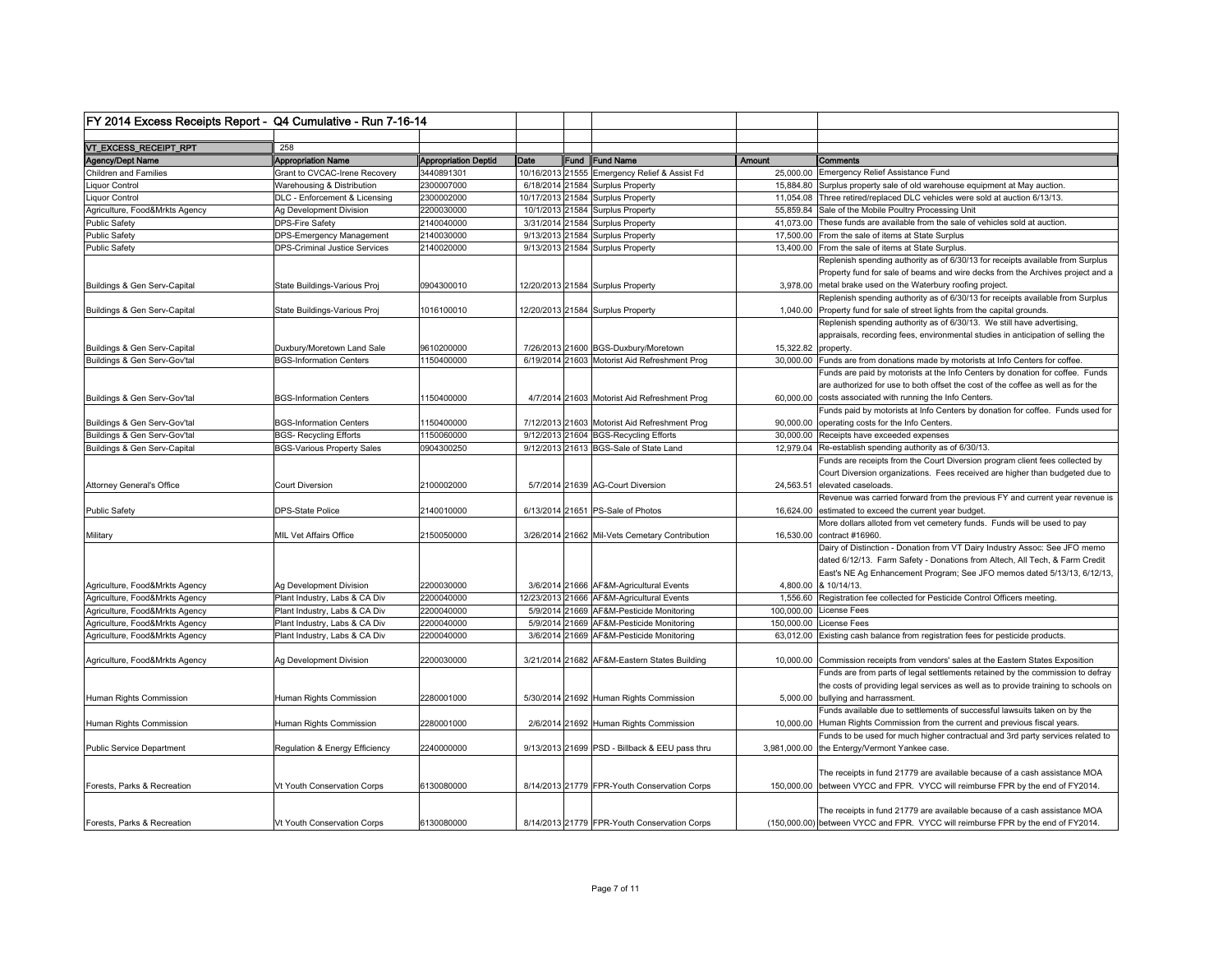| FY 2014 Excess Receipts Report - Q4 Cumulative - Run 7-16-14 |                                |                             |                        |                                                  |              |                                                                                                                                                                                                                                                                                                                |
|--------------------------------------------------------------|--------------------------------|-----------------------------|------------------------|--------------------------------------------------|--------------|----------------------------------------------------------------------------------------------------------------------------------------------------------------------------------------------------------------------------------------------------------------------------------------------------------------|
| VT_EXCESS_RECEIPT_RPT                                        | 258                            |                             |                        |                                                  |              |                                                                                                                                                                                                                                                                                                                |
|                                                              |                                |                             |                        |                                                  |              |                                                                                                                                                                                                                                                                                                                |
| Agency/Dept Name                                             | <b>Appropriation Name</b>      | <b>Appropriation Deptid</b> | Date                   | Fund Fund Name                                   | Amount       | <b>Comments</b>                                                                                                                                                                                                                                                                                                |
| Forests, Parks & Recreation                                  | Vt Youth Conservation Corps    | 6130080000                  |                        | 8/14/2013 21779 FPR-Youth Conservation Corps     |              | The receipts in fund 21779 are available because of a cash assistance MOA<br>150,000.00 between VYCC and FPR. VYCC will reimburse FPR by the end of FY2014.                                                                                                                                                    |
| Veterans' Home                                               | VERMONT VETERANS' HOME         | 3300010000                  |                        | 6/13/2014 21782 Vermont Medicaid                 | 10,000.00    | VVH anticipating receiving \$10,000 more in revenue than budgeted in VT<br>Medicaid.                                                                                                                                                                                                                           |
| Veterans' Home                                               | <b>VERMONT VETERANS' HOME</b>  | 3300010000                  |                        | 6/13/2014 21785 New York Medicaid                | 600,000.00   | VVH received excess monies from NY Medicaid in prior years.                                                                                                                                                                                                                                                    |
| Judiciary                                                    | Judiciary Appropriation        | 2120000000                  |                        | 6/18/2014 21811 Attorney Admission, Licensing, & |              | Collections from Attorneys' Admission, Licensing and Professional<br>25,000.00 Responsbility.                                                                                                                                                                                                                  |
| Judiciary                                                    | Judiciary Appropriation        | 2120000000                  |                        | 4/4/2014 21811 Attorney Admission, Licensing, &  |              | Collections from Attorneys' Admission, Licensing, and Professional<br>71,700.00 Responsibilty                                                                                                                                                                                                                  |
| Disabilities Aging Ind. Living                               | Administration & Support       | 3460010000                  | 5/2/2014 21813 VR Fees |                                                  | 125,000.00   | Higher than anticipated receipts from Empl Assistance Program due to new<br>companies enrolled in the program.                                                                                                                                                                                                 |
| Housing & Comm Development                                   | Housing & Community Affairs    | 7110010000                  |                        | 7/12/2013 21820 ACCD-Miscellaneous Receipts      |              | Match from VHCB for Hazard Mitigation Grant Program (HMGP) property<br>1,965,482.00 buyouts at a 25% level as a priority per the Administration                                                                                                                                                                |
| Buildings & Gen Serv-Gov'tal                                 | <b>BGS-Information Centers</b> | 1150400000                  |                        | 7/12/2013 21822 ACCD\Tourism & Marketing Broch   |              | Vendors pay BGS to store and display their business brochures at teh State<br>225,000.00  Info Centers. The amount charged is now part of the annual Fee bill request.                                                                                                                                         |
|                                                              |                                |                             |                        |                                                  |              | The Health Dept charges each health insurer a surcharge for the cost of the                                                                                                                                                                                                                                    |
| Health                                                       | Public Health Appropriation    | 3420021000                  |                        | 5/9/2014 21829 HE-Third Party Reimbursement      | 7,320,606.00 | immunization program.                                                                                                                                                                                                                                                                                          |
|                                                              |                                |                             |                        |                                                  |              | Recruitment activity was higher in FY14 than anticipated. Funds are expended                                                                                                                                                                                                                                   |
| Human Resources-Gov'tal                                      | PERSONNEL OPERATIONS           | 1120010000                  |                        | 6/18/2014 21844 PERS-Recruitment Services        |              | 25,000.00 on a reimb basis from departments doing the recruitment.<br>10,000,00 Carryforward of special funds from SFY13                                                                                                                                                                                       |
| Human Services Agency                                        | Secretary's Office Admin Costs | 3400001000                  |                        | 5/29/2014 21870 Misc Special Revenue             |              | The Department of Mental Health receives funds for staff time and supply costs                                                                                                                                                                                                                                 |
| <b>Mental Health</b>                                         | Mental Health                  | 3150070000                  |                        | 6/9/2014 21870 Misc Special Revenue              |              | 3,000.00 to produce photo copies of medical records.                                                                                                                                                                                                                                                           |
| Liquor Control                                               | DLC - Enforcement & Licensing  | 2300002000                  |                        | 10/29/2013 21870 Misc Special Revenue            |              | The FY11 Online classroom funds were requested for spending in FY12 (but<br>not all spent); deposits were made to wrong Dept ID and need to be corrected.<br>24,339.78 The FY13 balance was deposited but not requested for spending.                                                                          |
| <b>Liquor Control</b>                                        | DLC - Enforcement & Licensing  | 2300002000                  |                        | 10/29/2013 21870 Misc Special Revenue            |              | The FY11 Online classroom funds were requested for spending in FY12 (but<br>not all spent); deposits were made to wrong Dept ID and need to be corrected.<br>32,768.00 The FY13 balance was deposited but not requested for spending.<br>Reconciled balances from previous years that affect teh FY13 year end |
| Liquor Control                                               | DLC - Enforcement & Licensing  | 2300002000                  |                        | 10/29/2013 21870 Misc Special Revenue            | 62,122.84    | balance.                                                                                                                                                                                                                                                                                                       |
| Liquor Control                                               | DLC - Enforcement & Licensing  | 2300002000                  |                        | 10/29/2013 21870 Misc Special Revenue            |              | NABCA Grants are for Calendar Years. A portion of FY11 remained unspent,<br>6,888.50 and the current grant amount needs to be carried forward.                                                                                                                                                                 |
|                                                              |                                |                             |                        |                                                  |              | NABCA Grants are for Calendar Years. A portion of FY11 remained unspent,                                                                                                                                                                                                                                       |
| Liquor Control                                               | DLC - Enforcement & Licensing  | 2300002000<br>2300002000    |                        | 10/29/2013 21870 Misc Special Revenue            |              | 1,988.00 and the current grant amount needs to be carried forward.                                                                                                                                                                                                                                             |
| Liquor Control                                               | DLC - Enforcement & Licensing  |                             |                        | 10/17/2013 21870 Misc Special Revenue            |              | 2,093.20 Equitable share of drug raid proceeds from October, 2011                                                                                                                                                                                                                                              |
| <b>Public Safety</b>                                         | <b>DPS-State Police</b>        | 2140010000                  |                        | 6/13/2014 21870 Misc Special Revenue             |              | Additional spending for unbudgeted safety seat program. KISS program is<br>7,200.00 transferring to VDH and will no longer be within DPS.                                                                                                                                                                      |
|                                                              |                                |                             |                        |                                                  |              | Fund to pay transit company(s) for the commuter bus servcie being used by                                                                                                                                                                                                                                      |
| Buildings & Gen Serv-Gov'tal                                 | <b>BGS-Information Centers</b> | 1150400000                  |                        | 2/28/2014 21870 Misc Special Revenue             |              | Capitol Complex employees as part of the Pilot Project implemented by the<br>30,000.00 State to impact parking demands.                                                                                                                                                                                        |
|                                                              |                                |                             |                        |                                                  |              |                                                                                                                                                                                                                                                                                                                |
| Buildings & Gen Serv-Gov'tal                                 | <b>BGS-Information Centers</b> | 1150400000                  |                        | 10/30/2013 21870 Misc Special Revenue            |              | To pay transit company(s) for the commuter bus service being used by Capitol<br>25,000.00 Complex employees as part of the Pilot Project to impact parking demands.                                                                                                                                            |
| Buildings & Gen Serv-Gov'tal                                 | <b>BGS-Information Centers</b> | 1150400000                  |                        | 9/6/2013 21870 Misc Special Revenue              |              | To pay the transit company for cummuter bus service being used by Capitol<br>Complex employees as part of a Pilot Project to encourage communting for<br>25,000.00 Montpelier employees                                                                                                                        |
|                                                              |                                |                             |                        |                                                  |              | Funds to be used for OneClick Digital downloaded audio books provided by                                                                                                                                                                                                                                       |
| Libraries                                                    | Department of Libraries        | 1130030000                  |                        | 5/27/2014 21870 Misc Special Revenue             |              | 15,000,00 Recorded Books vendor.                                                                                                                                                                                                                                                                               |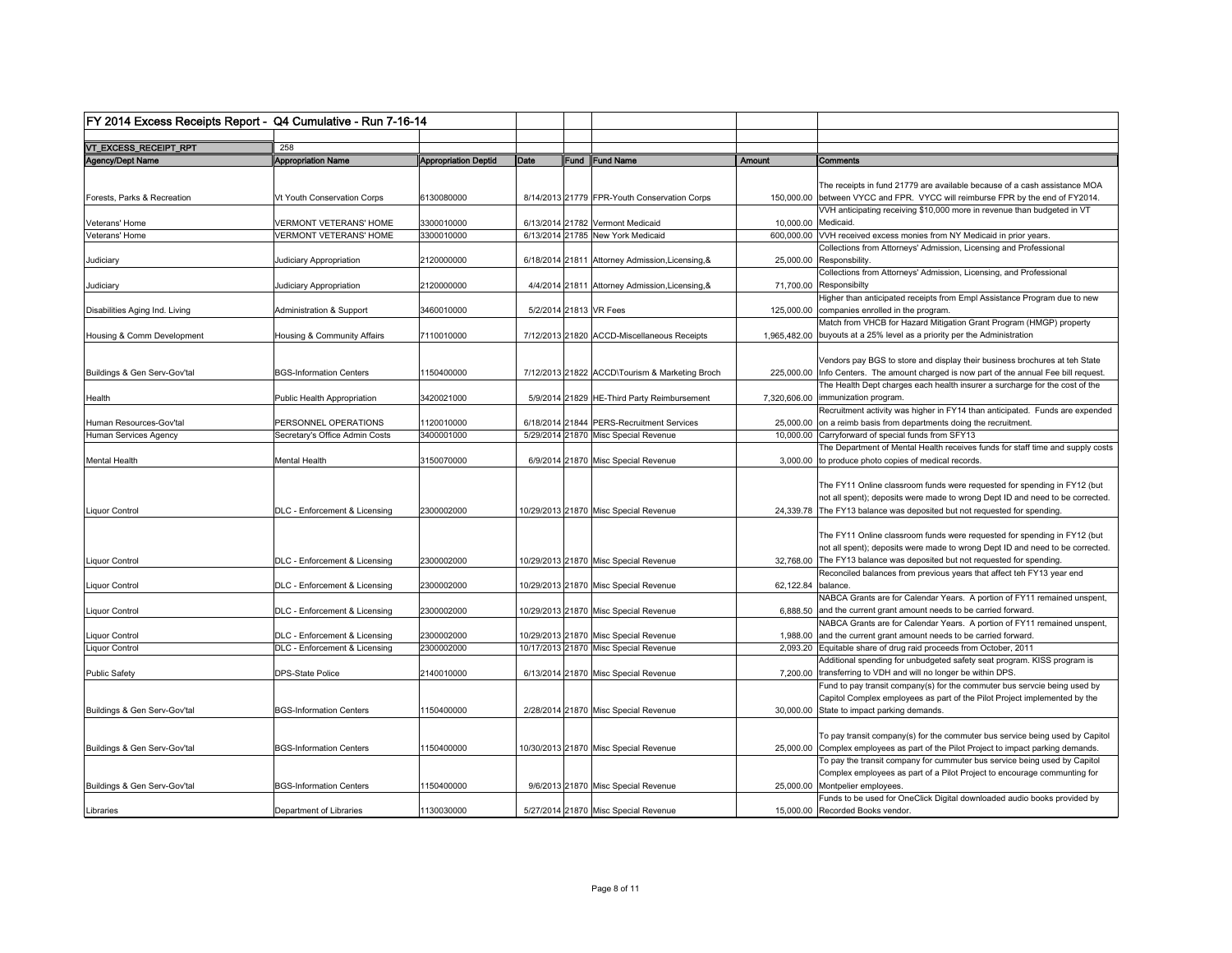| VT_EXCESS_RECEIPT_RPT<br>258<br><b>Appropriation Deptid</b><br>Fund Fund Name<br>Agency/Dept Name<br><b>Appropriation Name</b><br>Date<br><b>Amount</b><br><b>Comments</b><br>Funds to be used to pay for the purchase of movie licenses for school libraries<br>1130030000<br>3/24/2014 21870 Misc Special Revenue<br>22,000.00 around the state.<br>ibraries<br>Department of Libraries<br>ibraries<br>Department of Libraries<br>1130030000<br>11/22/2013 21870 Misc Special Revenue<br>21,762.50 Movie licenses for school libraries<br>These funds per transferred from the Vt Telecommunications Auth to Libraries<br>for the purpose of bringing fiber connectivity to 43 publich libraries and some<br>22,664.09 200 community anchor institutions.<br>Department of Libraries<br>1130030000<br>7/26/2013 21870 Misc Special Revenue<br>Libraries<br>Opportunity Online Broadbank Grant from Bill & Melinda Gates Foundation to<br>provide funding for fiber broadband connnectivity to 53 Public Libraries<br>Department of Libraries<br>1130030000<br>7/26/2013 21883 Gates Foundation Grants<br>274,531.63 included in Vt Fiber Connect project.<br>ibraries<br>Treasurer's Office<br>1260126000<br>3/6/2014 21886 Treas-Refunding Bond Issue<br><b>Bond Refunding Cost</b><br>2,440.97 Sale of 2013 Series C Refunding Bonds<br>Treasurer's Office<br><b>Bond Refunding Cost</b><br>1260126000<br>12/9/2013 21886 Treas-Refunding Bond Issue<br>95,046.14 Sale of 2013 Series C Refunding Bonds<br>Small grants to cover operating costs for VT Sustainable Jobs Fund & Farm to<br>10,020.00 Institution New England to comply with Title 32 Chapter 1 Section 5(a)(3).<br>Agriculture, Food&Mrkts Agency<br>Ag Development Division<br>2200030000<br>3/6/2014 21889 Risk Manage Ag Producers<br>9/12/2013 21891 State's Att & Sheriff-Misc<br><b>State's Attorneys and Sheriffs</b><br><b>State's Attorneys</b><br>2130100000<br>55,018.00  Increase the position from Part-Time to Full-Time with benefits<br>Fund available through statute (10 VSA 4049a) and will be used to support<br>maintenance and enhancements of the Green Mtn Conservation Camps in<br>Fish & Wildlife<br>FW Support & Field Services<br>6120000000<br>10/24/2013 21894 Green Mtn Cons Camp Endowment<br>10,000.00 Castleton and Woodbury.<br>2140040000<br><b>Public Safety</b><br><b>DPS-Fire Safety</b><br>6/10/2014 21901 Fire Prev/Bldg Inspect Sp Fund<br>320,000.00 There was a significant carry forward into SFY14<br>DCFS - Reach Up<br>3440080000<br>6/9/2014 21903 PATH-Misc Fund<br>1,220,000.00 Projected receipt increase for RU clients receiving EITC benefits.<br><b>Children and Families</b><br>Receipt increase for RU clients receiving EITC benefits and receipt increase<br>3440080000<br>5/20/2014 21903 PATH-Misc Fund<br>500,000.00 from OCS for clients previously receiving RU benefits.<br><b>Children and Families</b><br>DCFS - Reach Up<br>Receipt increase for RU clients receiving EITC benefits and receipt increase<br><b>Children and Families</b><br>DCFS - Reach Up<br>3440080000<br>5/20/2014 21903 PATH-Misc Fund<br>2,179,820.00 from OCS for clients previously receiving RU benefits.<br>Over teh last seven years some settlement funds have been deposited into this<br>special fund. These funds will be used to pay a personal services contract with<br>40,000.00 Champlain College.<br><b>Financial Regulation</b><br>Securities Division<br>2210031000<br>9/6/2013 21906 Financial Services Education<br>3400001000<br>1/23/2014 21908 Misc Grants Fund<br>Human Services Agency<br>Secretary's Office Admin Costs<br>20,000.00 Grant awarded by the VT Community Foundation<br>Existing grant from New England Interstate Water Pollution Control<br>1/10/2014 21908 Misc Grants Fund<br>Agriculture, Food&Mrkts Agency<br>Plant Industry, Labs & CA Div<br>2200040000<br>80,000.00 Commission<br>2140010000<br>9/10/2013 21908 Misc Grants Fund<br>2,235.00 VSP received funding from the Commonwealth of Massachusetts.<br><b>Public Safety</b><br><b>DPS-State Police</b><br>Buildings & Gen Serv-Capital<br><b>BGS - Various Projects</b><br>1104000022<br>7/26/2013 21908 Misc Grants Fund<br>6,796,855.75 Re-Establish spending authority as of 6/30/13 for the unspent balance.<br>These fund were rec'd as a grant from Google, Inc. to the Dept of Libraries for<br>the purpose of establishing seven video conferencing sites in Public Libraries<br>1130030000<br>7/26/2013 21908 Misc Grants Fund<br>Libraries<br>Department of Libraries<br>81,823.47 around the state.<br>A transfer from the General Fund is expected. Funds to be used for payment<br><b>Administration Agency</b><br><b>WC-Sarcoidosis Claims</b><br>1100130000<br>9/3/2013 21911 Sarcoidosis Benefit Trust Fund<br>$2,500.00$ to a claimant.<br>1100130000<br>337.20 A transfer from the General Fund are anticipated<br><b>Administration Agency</b><br><b>WC-Sarcoidosis Claims</b><br>8/7/2013 21911 Sarcoidosis Benefit Trust Fund<br>Funds available from unexpended balances of grant awards from FY10, FY12,<br>3420010000<br>244,658.00 FY13, & FY14.<br>Health<br>Administration<br>5/30/2014 21912 Evidence-Based Educ & Advertis<br>Prior years' spending authority that subgrantees did not completely expend.<br>Funds will be used to reimburse expenses in current year when they exceed<br>VT Workforce Educ & Training<br>4100890701<br>5/23/2014 21913 Workforce Ed & Training Fund<br>133,451.18 appropriation level<br>_abor<br>Prior years' spending authority that subgrantees did not completely expend.<br>Funds will be used to reimburse expenses in current year when they exceed<br>VDOL-Workforce Development<br>4100890801<br>5/23/2014 21913 Workforce Ed & Training Fund<br>4,810.71 appropriation level.<br>_abor<br>Prior years' spending authority that subgrantees did not completely expend.<br>Funds will be used to reimburse expenses in current year when they exceed<br>WETF-Workforce Development<br>4100890903<br>5/23/2014 21913 Workforce Ed & Training Fund<br>2,323.43 appropriation level.<br>Labor<br>Prior years' spending authority that subgrantees did not completely expend.<br>Funds will be used to reimburse expenses in current year when they exceed<br>5/23/2014 21913 Workforce Ed & Training Fund<br><b>Workforce Development</b><br>4100891202<br>309,414.68 appropriation level.<br>.abor<br>Military<br><b>MIL Vet Affairs Office</b><br>2150050000<br>4/14/2014 21924 Vermont Veterans Fund<br>6.983.00 Vermont Veterans tax contribution/VT Tax Income Return | FY 2014 Excess Receipts Report - Q4 Cumulative - Run 7-16-14 |  |  |  |
|-------------------------------------------------------------------------------------------------------------------------------------------------------------------------------------------------------------------------------------------------------------------------------------------------------------------------------------------------------------------------------------------------------------------------------------------------------------------------------------------------------------------------------------------------------------------------------------------------------------------------------------------------------------------------------------------------------------------------------------------------------------------------------------------------------------------------------------------------------------------------------------------------------------------------------------------------------------------------------------------------------------------------------------------------------------------------------------------------------------------------------------------------------------------------------------------------------------------------------------------------------------------------------------------------------------------------------------------------------------------------------------------------------------------------------------------------------------------------------------------------------------------------------------------------------------------------------------------------------------------------------------------------------------------------------------------------------------------------------------------------------------------------------------------------------------------------------------------------------------------------------------------------------------------------------------------------------------------------------------------------------------------------------------------------------------------------------------------------------------------------------------------------------------------------------------------------------------------------------------------------------------------------------------------------------------------------------------------------------------------------------------------------------------------------------------------------------------------------------------------------------------------------------------------------------------------------------------------------------------------------------------------------------------------------------------------------------------------------------------------------------------------------------------------------------------------------------------------------------------------------------------------------------------------------------------------------------------------------------------------------------------------------------------------------------------------------------------------------------------------------------------------------------------------------------------------------------------------------------------------------------------------------------------------------------------------------------------------------------------------------------------------------------------------------------------------------------------------------------------------------------------------------------------------------------------------------------------------------------------------------------------------------------------------------------------------------------------------------------------------------------------------------------------------------------------------------------------------------------------------------------------------------------------------------------------------------------------------------------------------------------------------------------------------------------------------------------------------------------------------------------------------------------------------------------------------------------------------------------------------------------------------------------------------------------------------------------------------------------------------------------------------------------------------------------------------------------------------------------------------------------------------------------------------------------------------------------------------------------------------------------------------------------------------------------------------------------------------------------------------------------------------------------------------------------------------------------------------------------------------------------------------------------------------------------------------------------------------------------------------------------------------------------------------------------------------------------------------------------------------------------------------------------------------------------------------------------------------------------------------------------------------------------------------------------------------------------------------------------------------------------------------------------------------------------------------------------------------------------------------------------------------------------------------------------------------------------------------------------------------------------------------------------------------------------------------------------------------------------------------------------------------------------------------------------------------------------------------------------------------------------------------------------------------------------------------------------------------------------------------------------------------------------------------------------------------------------------------------------------------------------------------------------------------------------------------------------------------------------------------------------------------------------------------------------------------------------------------------------------------------------------------------------------------------------------------------------------------------------------------------------------------------------------------------------------------------------------------------------------------------------------------------------------------|--------------------------------------------------------------|--|--|--|
|                                                                                                                                                                                                                                                                                                                                                                                                                                                                                                                                                                                                                                                                                                                                                                                                                                                                                                                                                                                                                                                                                                                                                                                                                                                                                                                                                                                                                                                                                                                                                                                                                                                                                                                                                                                                                                                                                                                                                                                                                                                                                                                                                                                                                                                                                                                                                                                                                                                                                                                                                                                                                                                                                                                                                                                                                                                                                                                                                                                                                                                                                                                                                                                                                                                                                                                                                                                                                                                                                                                                                                                                                                                                                                                                                                                                                                                                                                                                                                                                                                                                                                                                                                                                                                                                                                                                                                                                                                                                                                                                                                                                                                                                                                                                                                                                                                                                                                                                                                                                                                                                                                                                                                                                                                                                                                                                                                                                                                                                                                                                                                                                                                                                                                                                                                                                                                                                                                                                                                                                                                                                                                                                                                                                                                                                                                                                                                                                                                                                                                                                                                                                                                                                   |                                                              |  |  |  |
|                                                                                                                                                                                                                                                                                                                                                                                                                                                                                                                                                                                                                                                                                                                                                                                                                                                                                                                                                                                                                                                                                                                                                                                                                                                                                                                                                                                                                                                                                                                                                                                                                                                                                                                                                                                                                                                                                                                                                                                                                                                                                                                                                                                                                                                                                                                                                                                                                                                                                                                                                                                                                                                                                                                                                                                                                                                                                                                                                                                                                                                                                                                                                                                                                                                                                                                                                                                                                                                                                                                                                                                                                                                                                                                                                                                                                                                                                                                                                                                                                                                                                                                                                                                                                                                                                                                                                                                                                                                                                                                                                                                                                                                                                                                                                                                                                                                                                                                                                                                                                                                                                                                                                                                                                                                                                                                                                                                                                                                                                                                                                                                                                                                                                                                                                                                                                                                                                                                                                                                                                                                                                                                                                                                                                                                                                                                                                                                                                                                                                                                                                                                                                                                                   |                                                              |  |  |  |
|                                                                                                                                                                                                                                                                                                                                                                                                                                                                                                                                                                                                                                                                                                                                                                                                                                                                                                                                                                                                                                                                                                                                                                                                                                                                                                                                                                                                                                                                                                                                                                                                                                                                                                                                                                                                                                                                                                                                                                                                                                                                                                                                                                                                                                                                                                                                                                                                                                                                                                                                                                                                                                                                                                                                                                                                                                                                                                                                                                                                                                                                                                                                                                                                                                                                                                                                                                                                                                                                                                                                                                                                                                                                                                                                                                                                                                                                                                                                                                                                                                                                                                                                                                                                                                                                                                                                                                                                                                                                                                                                                                                                                                                                                                                                                                                                                                                                                                                                                                                                                                                                                                                                                                                                                                                                                                                                                                                                                                                                                                                                                                                                                                                                                                                                                                                                                                                                                                                                                                                                                                                                                                                                                                                                                                                                                                                                                                                                                                                                                                                                                                                                                                                                   |                                                              |  |  |  |
|                                                                                                                                                                                                                                                                                                                                                                                                                                                                                                                                                                                                                                                                                                                                                                                                                                                                                                                                                                                                                                                                                                                                                                                                                                                                                                                                                                                                                                                                                                                                                                                                                                                                                                                                                                                                                                                                                                                                                                                                                                                                                                                                                                                                                                                                                                                                                                                                                                                                                                                                                                                                                                                                                                                                                                                                                                                                                                                                                                                                                                                                                                                                                                                                                                                                                                                                                                                                                                                                                                                                                                                                                                                                                                                                                                                                                                                                                                                                                                                                                                                                                                                                                                                                                                                                                                                                                                                                                                                                                                                                                                                                                                                                                                                                                                                                                                                                                                                                                                                                                                                                                                                                                                                                                                                                                                                                                                                                                                                                                                                                                                                                                                                                                                                                                                                                                                                                                                                                                                                                                                                                                                                                                                                                                                                                                                                                                                                                                                                                                                                                                                                                                                                                   |                                                              |  |  |  |
|                                                                                                                                                                                                                                                                                                                                                                                                                                                                                                                                                                                                                                                                                                                                                                                                                                                                                                                                                                                                                                                                                                                                                                                                                                                                                                                                                                                                                                                                                                                                                                                                                                                                                                                                                                                                                                                                                                                                                                                                                                                                                                                                                                                                                                                                                                                                                                                                                                                                                                                                                                                                                                                                                                                                                                                                                                                                                                                                                                                                                                                                                                                                                                                                                                                                                                                                                                                                                                                                                                                                                                                                                                                                                                                                                                                                                                                                                                                                                                                                                                                                                                                                                                                                                                                                                                                                                                                                                                                                                                                                                                                                                                                                                                                                                                                                                                                                                                                                                                                                                                                                                                                                                                                                                                                                                                                                                                                                                                                                                                                                                                                                                                                                                                                                                                                                                                                                                                                                                                                                                                                                                                                                                                                                                                                                                                                                                                                                                                                                                                                                                                                                                                                                   |                                                              |  |  |  |
|                                                                                                                                                                                                                                                                                                                                                                                                                                                                                                                                                                                                                                                                                                                                                                                                                                                                                                                                                                                                                                                                                                                                                                                                                                                                                                                                                                                                                                                                                                                                                                                                                                                                                                                                                                                                                                                                                                                                                                                                                                                                                                                                                                                                                                                                                                                                                                                                                                                                                                                                                                                                                                                                                                                                                                                                                                                                                                                                                                                                                                                                                                                                                                                                                                                                                                                                                                                                                                                                                                                                                                                                                                                                                                                                                                                                                                                                                                                                                                                                                                                                                                                                                                                                                                                                                                                                                                                                                                                                                                                                                                                                                                                                                                                                                                                                                                                                                                                                                                                                                                                                                                                                                                                                                                                                                                                                                                                                                                                                                                                                                                                                                                                                                                                                                                                                                                                                                                                                                                                                                                                                                                                                                                                                                                                                                                                                                                                                                                                                                                                                                                                                                                                                   |                                                              |  |  |  |
|                                                                                                                                                                                                                                                                                                                                                                                                                                                                                                                                                                                                                                                                                                                                                                                                                                                                                                                                                                                                                                                                                                                                                                                                                                                                                                                                                                                                                                                                                                                                                                                                                                                                                                                                                                                                                                                                                                                                                                                                                                                                                                                                                                                                                                                                                                                                                                                                                                                                                                                                                                                                                                                                                                                                                                                                                                                                                                                                                                                                                                                                                                                                                                                                                                                                                                                                                                                                                                                                                                                                                                                                                                                                                                                                                                                                                                                                                                                                                                                                                                                                                                                                                                                                                                                                                                                                                                                                                                                                                                                                                                                                                                                                                                                                                                                                                                                                                                                                                                                                                                                                                                                                                                                                                                                                                                                                                                                                                                                                                                                                                                                                                                                                                                                                                                                                                                                                                                                                                                                                                                                                                                                                                                                                                                                                                                                                                                                                                                                                                                                                                                                                                                                                   |                                                              |  |  |  |
|                                                                                                                                                                                                                                                                                                                                                                                                                                                                                                                                                                                                                                                                                                                                                                                                                                                                                                                                                                                                                                                                                                                                                                                                                                                                                                                                                                                                                                                                                                                                                                                                                                                                                                                                                                                                                                                                                                                                                                                                                                                                                                                                                                                                                                                                                                                                                                                                                                                                                                                                                                                                                                                                                                                                                                                                                                                                                                                                                                                                                                                                                                                                                                                                                                                                                                                                                                                                                                                                                                                                                                                                                                                                                                                                                                                                                                                                                                                                                                                                                                                                                                                                                                                                                                                                                                                                                                                                                                                                                                                                                                                                                                                                                                                                                                                                                                                                                                                                                                                                                                                                                                                                                                                                                                                                                                                                                                                                                                                                                                                                                                                                                                                                                                                                                                                                                                                                                                                                                                                                                                                                                                                                                                                                                                                                                                                                                                                                                                                                                                                                                                                                                                                                   |                                                              |  |  |  |
|                                                                                                                                                                                                                                                                                                                                                                                                                                                                                                                                                                                                                                                                                                                                                                                                                                                                                                                                                                                                                                                                                                                                                                                                                                                                                                                                                                                                                                                                                                                                                                                                                                                                                                                                                                                                                                                                                                                                                                                                                                                                                                                                                                                                                                                                                                                                                                                                                                                                                                                                                                                                                                                                                                                                                                                                                                                                                                                                                                                                                                                                                                                                                                                                                                                                                                                                                                                                                                                                                                                                                                                                                                                                                                                                                                                                                                                                                                                                                                                                                                                                                                                                                                                                                                                                                                                                                                                                                                                                                                                                                                                                                                                                                                                                                                                                                                                                                                                                                                                                                                                                                                                                                                                                                                                                                                                                                                                                                                                                                                                                                                                                                                                                                                                                                                                                                                                                                                                                                                                                                                                                                                                                                                                                                                                                                                                                                                                                                                                                                                                                                                                                                                                                   |                                                              |  |  |  |
|                                                                                                                                                                                                                                                                                                                                                                                                                                                                                                                                                                                                                                                                                                                                                                                                                                                                                                                                                                                                                                                                                                                                                                                                                                                                                                                                                                                                                                                                                                                                                                                                                                                                                                                                                                                                                                                                                                                                                                                                                                                                                                                                                                                                                                                                                                                                                                                                                                                                                                                                                                                                                                                                                                                                                                                                                                                                                                                                                                                                                                                                                                                                                                                                                                                                                                                                                                                                                                                                                                                                                                                                                                                                                                                                                                                                                                                                                                                                                                                                                                                                                                                                                                                                                                                                                                                                                                                                                                                                                                                                                                                                                                                                                                                                                                                                                                                                                                                                                                                                                                                                                                                                                                                                                                                                                                                                                                                                                                                                                                                                                                                                                                                                                                                                                                                                                                                                                                                                                                                                                                                                                                                                                                                                                                                                                                                                                                                                                                                                                                                                                                                                                                                                   |                                                              |  |  |  |
|                                                                                                                                                                                                                                                                                                                                                                                                                                                                                                                                                                                                                                                                                                                                                                                                                                                                                                                                                                                                                                                                                                                                                                                                                                                                                                                                                                                                                                                                                                                                                                                                                                                                                                                                                                                                                                                                                                                                                                                                                                                                                                                                                                                                                                                                                                                                                                                                                                                                                                                                                                                                                                                                                                                                                                                                                                                                                                                                                                                                                                                                                                                                                                                                                                                                                                                                                                                                                                                                                                                                                                                                                                                                                                                                                                                                                                                                                                                                                                                                                                                                                                                                                                                                                                                                                                                                                                                                                                                                                                                                                                                                                                                                                                                                                                                                                                                                                                                                                                                                                                                                                                                                                                                                                                                                                                                                                                                                                                                                                                                                                                                                                                                                                                                                                                                                                                                                                                                                                                                                                                                                                                                                                                                                                                                                                                                                                                                                                                                                                                                                                                                                                                                                   |                                                              |  |  |  |
|                                                                                                                                                                                                                                                                                                                                                                                                                                                                                                                                                                                                                                                                                                                                                                                                                                                                                                                                                                                                                                                                                                                                                                                                                                                                                                                                                                                                                                                                                                                                                                                                                                                                                                                                                                                                                                                                                                                                                                                                                                                                                                                                                                                                                                                                                                                                                                                                                                                                                                                                                                                                                                                                                                                                                                                                                                                                                                                                                                                                                                                                                                                                                                                                                                                                                                                                                                                                                                                                                                                                                                                                                                                                                                                                                                                                                                                                                                                                                                                                                                                                                                                                                                                                                                                                                                                                                                                                                                                                                                                                                                                                                                                                                                                                                                                                                                                                                                                                                                                                                                                                                                                                                                                                                                                                                                                                                                                                                                                                                                                                                                                                                                                                                                                                                                                                                                                                                                                                                                                                                                                                                                                                                                                                                                                                                                                                                                                                                                                                                                                                                                                                                                                                   |                                                              |  |  |  |
|                                                                                                                                                                                                                                                                                                                                                                                                                                                                                                                                                                                                                                                                                                                                                                                                                                                                                                                                                                                                                                                                                                                                                                                                                                                                                                                                                                                                                                                                                                                                                                                                                                                                                                                                                                                                                                                                                                                                                                                                                                                                                                                                                                                                                                                                                                                                                                                                                                                                                                                                                                                                                                                                                                                                                                                                                                                                                                                                                                                                                                                                                                                                                                                                                                                                                                                                                                                                                                                                                                                                                                                                                                                                                                                                                                                                                                                                                                                                                                                                                                                                                                                                                                                                                                                                                                                                                                                                                                                                                                                                                                                                                                                                                                                                                                                                                                                                                                                                                                                                                                                                                                                                                                                                                                                                                                                                                                                                                                                                                                                                                                                                                                                                                                                                                                                                                                                                                                                                                                                                                                                                                                                                                                                                                                                                                                                                                                                                                                                                                                                                                                                                                                                                   |                                                              |  |  |  |
|                                                                                                                                                                                                                                                                                                                                                                                                                                                                                                                                                                                                                                                                                                                                                                                                                                                                                                                                                                                                                                                                                                                                                                                                                                                                                                                                                                                                                                                                                                                                                                                                                                                                                                                                                                                                                                                                                                                                                                                                                                                                                                                                                                                                                                                                                                                                                                                                                                                                                                                                                                                                                                                                                                                                                                                                                                                                                                                                                                                                                                                                                                                                                                                                                                                                                                                                                                                                                                                                                                                                                                                                                                                                                                                                                                                                                                                                                                                                                                                                                                                                                                                                                                                                                                                                                                                                                                                                                                                                                                                                                                                                                                                                                                                                                                                                                                                                                                                                                                                                                                                                                                                                                                                                                                                                                                                                                                                                                                                                                                                                                                                                                                                                                                                                                                                                                                                                                                                                                                                                                                                                                                                                                                                                                                                                                                                                                                                                                                                                                                                                                                                                                                                                   |                                                              |  |  |  |
|                                                                                                                                                                                                                                                                                                                                                                                                                                                                                                                                                                                                                                                                                                                                                                                                                                                                                                                                                                                                                                                                                                                                                                                                                                                                                                                                                                                                                                                                                                                                                                                                                                                                                                                                                                                                                                                                                                                                                                                                                                                                                                                                                                                                                                                                                                                                                                                                                                                                                                                                                                                                                                                                                                                                                                                                                                                                                                                                                                                                                                                                                                                                                                                                                                                                                                                                                                                                                                                                                                                                                                                                                                                                                                                                                                                                                                                                                                                                                                                                                                                                                                                                                                                                                                                                                                                                                                                                                                                                                                                                                                                                                                                                                                                                                                                                                                                                                                                                                                                                                                                                                                                                                                                                                                                                                                                                                                                                                                                                                                                                                                                                                                                                                                                                                                                                                                                                                                                                                                                                                                                                                                                                                                                                                                                                                                                                                                                                                                                                                                                                                                                                                                                                   |                                                              |  |  |  |
|                                                                                                                                                                                                                                                                                                                                                                                                                                                                                                                                                                                                                                                                                                                                                                                                                                                                                                                                                                                                                                                                                                                                                                                                                                                                                                                                                                                                                                                                                                                                                                                                                                                                                                                                                                                                                                                                                                                                                                                                                                                                                                                                                                                                                                                                                                                                                                                                                                                                                                                                                                                                                                                                                                                                                                                                                                                                                                                                                                                                                                                                                                                                                                                                                                                                                                                                                                                                                                                                                                                                                                                                                                                                                                                                                                                                                                                                                                                                                                                                                                                                                                                                                                                                                                                                                                                                                                                                                                                                                                                                                                                                                                                                                                                                                                                                                                                                                                                                                                                                                                                                                                                                                                                                                                                                                                                                                                                                                                                                                                                                                                                                                                                                                                                                                                                                                                                                                                                                                                                                                                                                                                                                                                                                                                                                                                                                                                                                                                                                                                                                                                                                                                                                   |                                                              |  |  |  |
|                                                                                                                                                                                                                                                                                                                                                                                                                                                                                                                                                                                                                                                                                                                                                                                                                                                                                                                                                                                                                                                                                                                                                                                                                                                                                                                                                                                                                                                                                                                                                                                                                                                                                                                                                                                                                                                                                                                                                                                                                                                                                                                                                                                                                                                                                                                                                                                                                                                                                                                                                                                                                                                                                                                                                                                                                                                                                                                                                                                                                                                                                                                                                                                                                                                                                                                                                                                                                                                                                                                                                                                                                                                                                                                                                                                                                                                                                                                                                                                                                                                                                                                                                                                                                                                                                                                                                                                                                                                                                                                                                                                                                                                                                                                                                                                                                                                                                                                                                                                                                                                                                                                                                                                                                                                                                                                                                                                                                                                                                                                                                                                                                                                                                                                                                                                                                                                                                                                                                                                                                                                                                                                                                                                                                                                                                                                                                                                                                                                                                                                                                                                                                                                                   |                                                              |  |  |  |
|                                                                                                                                                                                                                                                                                                                                                                                                                                                                                                                                                                                                                                                                                                                                                                                                                                                                                                                                                                                                                                                                                                                                                                                                                                                                                                                                                                                                                                                                                                                                                                                                                                                                                                                                                                                                                                                                                                                                                                                                                                                                                                                                                                                                                                                                                                                                                                                                                                                                                                                                                                                                                                                                                                                                                                                                                                                                                                                                                                                                                                                                                                                                                                                                                                                                                                                                                                                                                                                                                                                                                                                                                                                                                                                                                                                                                                                                                                                                                                                                                                                                                                                                                                                                                                                                                                                                                                                                                                                                                                                                                                                                                                                                                                                                                                                                                                                                                                                                                                                                                                                                                                                                                                                                                                                                                                                                                                                                                                                                                                                                                                                                                                                                                                                                                                                                                                                                                                                                                                                                                                                                                                                                                                                                                                                                                                                                                                                                                                                                                                                                                                                                                                                                   |                                                              |  |  |  |
|                                                                                                                                                                                                                                                                                                                                                                                                                                                                                                                                                                                                                                                                                                                                                                                                                                                                                                                                                                                                                                                                                                                                                                                                                                                                                                                                                                                                                                                                                                                                                                                                                                                                                                                                                                                                                                                                                                                                                                                                                                                                                                                                                                                                                                                                                                                                                                                                                                                                                                                                                                                                                                                                                                                                                                                                                                                                                                                                                                                                                                                                                                                                                                                                                                                                                                                                                                                                                                                                                                                                                                                                                                                                                                                                                                                                                                                                                                                                                                                                                                                                                                                                                                                                                                                                                                                                                                                                                                                                                                                                                                                                                                                                                                                                                                                                                                                                                                                                                                                                                                                                                                                                                                                                                                                                                                                                                                                                                                                                                                                                                                                                                                                                                                                                                                                                                                                                                                                                                                                                                                                                                                                                                                                                                                                                                                                                                                                                                                                                                                                                                                                                                                                                   |                                                              |  |  |  |
|                                                                                                                                                                                                                                                                                                                                                                                                                                                                                                                                                                                                                                                                                                                                                                                                                                                                                                                                                                                                                                                                                                                                                                                                                                                                                                                                                                                                                                                                                                                                                                                                                                                                                                                                                                                                                                                                                                                                                                                                                                                                                                                                                                                                                                                                                                                                                                                                                                                                                                                                                                                                                                                                                                                                                                                                                                                                                                                                                                                                                                                                                                                                                                                                                                                                                                                                                                                                                                                                                                                                                                                                                                                                                                                                                                                                                                                                                                                                                                                                                                                                                                                                                                                                                                                                                                                                                                                                                                                                                                                                                                                                                                                                                                                                                                                                                                                                                                                                                                                                                                                                                                                                                                                                                                                                                                                                                                                                                                                                                                                                                                                                                                                                                                                                                                                                                                                                                                                                                                                                                                                                                                                                                                                                                                                                                                                                                                                                                                                                                                                                                                                                                                                                   |                                                              |  |  |  |
|                                                                                                                                                                                                                                                                                                                                                                                                                                                                                                                                                                                                                                                                                                                                                                                                                                                                                                                                                                                                                                                                                                                                                                                                                                                                                                                                                                                                                                                                                                                                                                                                                                                                                                                                                                                                                                                                                                                                                                                                                                                                                                                                                                                                                                                                                                                                                                                                                                                                                                                                                                                                                                                                                                                                                                                                                                                                                                                                                                                                                                                                                                                                                                                                                                                                                                                                                                                                                                                                                                                                                                                                                                                                                                                                                                                                                                                                                                                                                                                                                                                                                                                                                                                                                                                                                                                                                                                                                                                                                                                                                                                                                                                                                                                                                                                                                                                                                                                                                                                                                                                                                                                                                                                                                                                                                                                                                                                                                                                                                                                                                                                                                                                                                                                                                                                                                                                                                                                                                                                                                                                                                                                                                                                                                                                                                                                                                                                                                                                                                                                                                                                                                                                                   |                                                              |  |  |  |
|                                                                                                                                                                                                                                                                                                                                                                                                                                                                                                                                                                                                                                                                                                                                                                                                                                                                                                                                                                                                                                                                                                                                                                                                                                                                                                                                                                                                                                                                                                                                                                                                                                                                                                                                                                                                                                                                                                                                                                                                                                                                                                                                                                                                                                                                                                                                                                                                                                                                                                                                                                                                                                                                                                                                                                                                                                                                                                                                                                                                                                                                                                                                                                                                                                                                                                                                                                                                                                                                                                                                                                                                                                                                                                                                                                                                                                                                                                                                                                                                                                                                                                                                                                                                                                                                                                                                                                                                                                                                                                                                                                                                                                                                                                                                                                                                                                                                                                                                                                                                                                                                                                                                                                                                                                                                                                                                                                                                                                                                                                                                                                                                                                                                                                                                                                                                                                                                                                                                                                                                                                                                                                                                                                                                                                                                                                                                                                                                                                                                                                                                                                                                                                                                   |                                                              |  |  |  |
|                                                                                                                                                                                                                                                                                                                                                                                                                                                                                                                                                                                                                                                                                                                                                                                                                                                                                                                                                                                                                                                                                                                                                                                                                                                                                                                                                                                                                                                                                                                                                                                                                                                                                                                                                                                                                                                                                                                                                                                                                                                                                                                                                                                                                                                                                                                                                                                                                                                                                                                                                                                                                                                                                                                                                                                                                                                                                                                                                                                                                                                                                                                                                                                                                                                                                                                                                                                                                                                                                                                                                                                                                                                                                                                                                                                                                                                                                                                                                                                                                                                                                                                                                                                                                                                                                                                                                                                                                                                                                                                                                                                                                                                                                                                                                                                                                                                                                                                                                                                                                                                                                                                                                                                                                                                                                                                                                                                                                                                                                                                                                                                                                                                                                                                                                                                                                                                                                                                                                                                                                                                                                                                                                                                                                                                                                                                                                                                                                                                                                                                                                                                                                                                                   |                                                              |  |  |  |
|                                                                                                                                                                                                                                                                                                                                                                                                                                                                                                                                                                                                                                                                                                                                                                                                                                                                                                                                                                                                                                                                                                                                                                                                                                                                                                                                                                                                                                                                                                                                                                                                                                                                                                                                                                                                                                                                                                                                                                                                                                                                                                                                                                                                                                                                                                                                                                                                                                                                                                                                                                                                                                                                                                                                                                                                                                                                                                                                                                                                                                                                                                                                                                                                                                                                                                                                                                                                                                                                                                                                                                                                                                                                                                                                                                                                                                                                                                                                                                                                                                                                                                                                                                                                                                                                                                                                                                                                                                                                                                                                                                                                                                                                                                                                                                                                                                                                                                                                                                                                                                                                                                                                                                                                                                                                                                                                                                                                                                                                                                                                                                                                                                                                                                                                                                                                                                                                                                                                                                                                                                                                                                                                                                                                                                                                                                                                                                                                                                                                                                                                                                                                                                                                   |                                                              |  |  |  |
|                                                                                                                                                                                                                                                                                                                                                                                                                                                                                                                                                                                                                                                                                                                                                                                                                                                                                                                                                                                                                                                                                                                                                                                                                                                                                                                                                                                                                                                                                                                                                                                                                                                                                                                                                                                                                                                                                                                                                                                                                                                                                                                                                                                                                                                                                                                                                                                                                                                                                                                                                                                                                                                                                                                                                                                                                                                                                                                                                                                                                                                                                                                                                                                                                                                                                                                                                                                                                                                                                                                                                                                                                                                                                                                                                                                                                                                                                                                                                                                                                                                                                                                                                                                                                                                                                                                                                                                                                                                                                                                                                                                                                                                                                                                                                                                                                                                                                                                                                                                                                                                                                                                                                                                                                                                                                                                                                                                                                                                                                                                                                                                                                                                                                                                                                                                                                                                                                                                                                                                                                                                                                                                                                                                                                                                                                                                                                                                                                                                                                                                                                                                                                                                                   |                                                              |  |  |  |
|                                                                                                                                                                                                                                                                                                                                                                                                                                                                                                                                                                                                                                                                                                                                                                                                                                                                                                                                                                                                                                                                                                                                                                                                                                                                                                                                                                                                                                                                                                                                                                                                                                                                                                                                                                                                                                                                                                                                                                                                                                                                                                                                                                                                                                                                                                                                                                                                                                                                                                                                                                                                                                                                                                                                                                                                                                                                                                                                                                                                                                                                                                                                                                                                                                                                                                                                                                                                                                                                                                                                                                                                                                                                                                                                                                                                                                                                                                                                                                                                                                                                                                                                                                                                                                                                                                                                                                                                                                                                                                                                                                                                                                                                                                                                                                                                                                                                                                                                                                                                                                                                                                                                                                                                                                                                                                                                                                                                                                                                                                                                                                                                                                                                                                                                                                                                                                                                                                                                                                                                                                                                                                                                                                                                                                                                                                                                                                                                                                                                                                                                                                                                                                                                   |                                                              |  |  |  |
|                                                                                                                                                                                                                                                                                                                                                                                                                                                                                                                                                                                                                                                                                                                                                                                                                                                                                                                                                                                                                                                                                                                                                                                                                                                                                                                                                                                                                                                                                                                                                                                                                                                                                                                                                                                                                                                                                                                                                                                                                                                                                                                                                                                                                                                                                                                                                                                                                                                                                                                                                                                                                                                                                                                                                                                                                                                                                                                                                                                                                                                                                                                                                                                                                                                                                                                                                                                                                                                                                                                                                                                                                                                                                                                                                                                                                                                                                                                                                                                                                                                                                                                                                                                                                                                                                                                                                                                                                                                                                                                                                                                                                                                                                                                                                                                                                                                                                                                                                                                                                                                                                                                                                                                                                                                                                                                                                                                                                                                                                                                                                                                                                                                                                                                                                                                                                                                                                                                                                                                                                                                                                                                                                                                                                                                                                                                                                                                                                                                                                                                                                                                                                                                                   |                                                              |  |  |  |
|                                                                                                                                                                                                                                                                                                                                                                                                                                                                                                                                                                                                                                                                                                                                                                                                                                                                                                                                                                                                                                                                                                                                                                                                                                                                                                                                                                                                                                                                                                                                                                                                                                                                                                                                                                                                                                                                                                                                                                                                                                                                                                                                                                                                                                                                                                                                                                                                                                                                                                                                                                                                                                                                                                                                                                                                                                                                                                                                                                                                                                                                                                                                                                                                                                                                                                                                                                                                                                                                                                                                                                                                                                                                                                                                                                                                                                                                                                                                                                                                                                                                                                                                                                                                                                                                                                                                                                                                                                                                                                                                                                                                                                                                                                                                                                                                                                                                                                                                                                                                                                                                                                                                                                                                                                                                                                                                                                                                                                                                                                                                                                                                                                                                                                                                                                                                                                                                                                                                                                                                                                                                                                                                                                                                                                                                                                                                                                                                                                                                                                                                                                                                                                                                   |                                                              |  |  |  |
|                                                                                                                                                                                                                                                                                                                                                                                                                                                                                                                                                                                                                                                                                                                                                                                                                                                                                                                                                                                                                                                                                                                                                                                                                                                                                                                                                                                                                                                                                                                                                                                                                                                                                                                                                                                                                                                                                                                                                                                                                                                                                                                                                                                                                                                                                                                                                                                                                                                                                                                                                                                                                                                                                                                                                                                                                                                                                                                                                                                                                                                                                                                                                                                                                                                                                                                                                                                                                                                                                                                                                                                                                                                                                                                                                                                                                                                                                                                                                                                                                                                                                                                                                                                                                                                                                                                                                                                                                                                                                                                                                                                                                                                                                                                                                                                                                                                                                                                                                                                                                                                                                                                                                                                                                                                                                                                                                                                                                                                                                                                                                                                                                                                                                                                                                                                                                                                                                                                                                                                                                                                                                                                                                                                                                                                                                                                                                                                                                                                                                                                                                                                                                                                                   |                                                              |  |  |  |
|                                                                                                                                                                                                                                                                                                                                                                                                                                                                                                                                                                                                                                                                                                                                                                                                                                                                                                                                                                                                                                                                                                                                                                                                                                                                                                                                                                                                                                                                                                                                                                                                                                                                                                                                                                                                                                                                                                                                                                                                                                                                                                                                                                                                                                                                                                                                                                                                                                                                                                                                                                                                                                                                                                                                                                                                                                                                                                                                                                                                                                                                                                                                                                                                                                                                                                                                                                                                                                                                                                                                                                                                                                                                                                                                                                                                                                                                                                                                                                                                                                                                                                                                                                                                                                                                                                                                                                                                                                                                                                                                                                                                                                                                                                                                                                                                                                                                                                                                                                                                                                                                                                                                                                                                                                                                                                                                                                                                                                                                                                                                                                                                                                                                                                                                                                                                                                                                                                                                                                                                                                                                                                                                                                                                                                                                                                                                                                                                                                                                                                                                                                                                                                                                   |                                                              |  |  |  |
|                                                                                                                                                                                                                                                                                                                                                                                                                                                                                                                                                                                                                                                                                                                                                                                                                                                                                                                                                                                                                                                                                                                                                                                                                                                                                                                                                                                                                                                                                                                                                                                                                                                                                                                                                                                                                                                                                                                                                                                                                                                                                                                                                                                                                                                                                                                                                                                                                                                                                                                                                                                                                                                                                                                                                                                                                                                                                                                                                                                                                                                                                                                                                                                                                                                                                                                                                                                                                                                                                                                                                                                                                                                                                                                                                                                                                                                                                                                                                                                                                                                                                                                                                                                                                                                                                                                                                                                                                                                                                                                                                                                                                                                                                                                                                                                                                                                                                                                                                                                                                                                                                                                                                                                                                                                                                                                                                                                                                                                                                                                                                                                                                                                                                                                                                                                                                                                                                                                                                                                                                                                                                                                                                                                                                                                                                                                                                                                                                                                                                                                                                                                                                                                                   |                                                              |  |  |  |
|                                                                                                                                                                                                                                                                                                                                                                                                                                                                                                                                                                                                                                                                                                                                                                                                                                                                                                                                                                                                                                                                                                                                                                                                                                                                                                                                                                                                                                                                                                                                                                                                                                                                                                                                                                                                                                                                                                                                                                                                                                                                                                                                                                                                                                                                                                                                                                                                                                                                                                                                                                                                                                                                                                                                                                                                                                                                                                                                                                                                                                                                                                                                                                                                                                                                                                                                                                                                                                                                                                                                                                                                                                                                                                                                                                                                                                                                                                                                                                                                                                                                                                                                                                                                                                                                                                                                                                                                                                                                                                                                                                                                                                                                                                                                                                                                                                                                                                                                                                                                                                                                                                                                                                                                                                                                                                                                                                                                                                                                                                                                                                                                                                                                                                                                                                                                                                                                                                                                                                                                                                                                                                                                                                                                                                                                                                                                                                                                                                                                                                                                                                                                                                                                   |                                                              |  |  |  |
|                                                                                                                                                                                                                                                                                                                                                                                                                                                                                                                                                                                                                                                                                                                                                                                                                                                                                                                                                                                                                                                                                                                                                                                                                                                                                                                                                                                                                                                                                                                                                                                                                                                                                                                                                                                                                                                                                                                                                                                                                                                                                                                                                                                                                                                                                                                                                                                                                                                                                                                                                                                                                                                                                                                                                                                                                                                                                                                                                                                                                                                                                                                                                                                                                                                                                                                                                                                                                                                                                                                                                                                                                                                                                                                                                                                                                                                                                                                                                                                                                                                                                                                                                                                                                                                                                                                                                                                                                                                                                                                                                                                                                                                                                                                                                                                                                                                                                                                                                                                                                                                                                                                                                                                                                                                                                                                                                                                                                                                                                                                                                                                                                                                                                                                                                                                                                                                                                                                                                                                                                                                                                                                                                                                                                                                                                                                                                                                                                                                                                                                                                                                                                                                                   |                                                              |  |  |  |
|                                                                                                                                                                                                                                                                                                                                                                                                                                                                                                                                                                                                                                                                                                                                                                                                                                                                                                                                                                                                                                                                                                                                                                                                                                                                                                                                                                                                                                                                                                                                                                                                                                                                                                                                                                                                                                                                                                                                                                                                                                                                                                                                                                                                                                                                                                                                                                                                                                                                                                                                                                                                                                                                                                                                                                                                                                                                                                                                                                                                                                                                                                                                                                                                                                                                                                                                                                                                                                                                                                                                                                                                                                                                                                                                                                                                                                                                                                                                                                                                                                                                                                                                                                                                                                                                                                                                                                                                                                                                                                                                                                                                                                                                                                                                                                                                                                                                                                                                                                                                                                                                                                                                                                                                                                                                                                                                                                                                                                                                                                                                                                                                                                                                                                                                                                                                                                                                                                                                                                                                                                                                                                                                                                                                                                                                                                                                                                                                                                                                                                                                                                                                                                                                   |                                                              |  |  |  |
|                                                                                                                                                                                                                                                                                                                                                                                                                                                                                                                                                                                                                                                                                                                                                                                                                                                                                                                                                                                                                                                                                                                                                                                                                                                                                                                                                                                                                                                                                                                                                                                                                                                                                                                                                                                                                                                                                                                                                                                                                                                                                                                                                                                                                                                                                                                                                                                                                                                                                                                                                                                                                                                                                                                                                                                                                                                                                                                                                                                                                                                                                                                                                                                                                                                                                                                                                                                                                                                                                                                                                                                                                                                                                                                                                                                                                                                                                                                                                                                                                                                                                                                                                                                                                                                                                                                                                                                                                                                                                                                                                                                                                                                                                                                                                                                                                                                                                                                                                                                                                                                                                                                                                                                                                                                                                                                                                                                                                                                                                                                                                                                                                                                                                                                                                                                                                                                                                                                                                                                                                                                                                                                                                                                                                                                                                                                                                                                                                                                                                                                                                                                                                                                                   |                                                              |  |  |  |
|                                                                                                                                                                                                                                                                                                                                                                                                                                                                                                                                                                                                                                                                                                                                                                                                                                                                                                                                                                                                                                                                                                                                                                                                                                                                                                                                                                                                                                                                                                                                                                                                                                                                                                                                                                                                                                                                                                                                                                                                                                                                                                                                                                                                                                                                                                                                                                                                                                                                                                                                                                                                                                                                                                                                                                                                                                                                                                                                                                                                                                                                                                                                                                                                                                                                                                                                                                                                                                                                                                                                                                                                                                                                                                                                                                                                                                                                                                                                                                                                                                                                                                                                                                                                                                                                                                                                                                                                                                                                                                                                                                                                                                                                                                                                                                                                                                                                                                                                                                                                                                                                                                                                                                                                                                                                                                                                                                                                                                                                                                                                                                                                                                                                                                                                                                                                                                                                                                                                                                                                                                                                                                                                                                                                                                                                                                                                                                                                                                                                                                                                                                                                                                                                   |                                                              |  |  |  |
|                                                                                                                                                                                                                                                                                                                                                                                                                                                                                                                                                                                                                                                                                                                                                                                                                                                                                                                                                                                                                                                                                                                                                                                                                                                                                                                                                                                                                                                                                                                                                                                                                                                                                                                                                                                                                                                                                                                                                                                                                                                                                                                                                                                                                                                                                                                                                                                                                                                                                                                                                                                                                                                                                                                                                                                                                                                                                                                                                                                                                                                                                                                                                                                                                                                                                                                                                                                                                                                                                                                                                                                                                                                                                                                                                                                                                                                                                                                                                                                                                                                                                                                                                                                                                                                                                                                                                                                                                                                                                                                                                                                                                                                                                                                                                                                                                                                                                                                                                                                                                                                                                                                                                                                                                                                                                                                                                                                                                                                                                                                                                                                                                                                                                                                                                                                                                                                                                                                                                                                                                                                                                                                                                                                                                                                                                                                                                                                                                                                                                                                                                                                                                                                                   |                                                              |  |  |  |
|                                                                                                                                                                                                                                                                                                                                                                                                                                                                                                                                                                                                                                                                                                                                                                                                                                                                                                                                                                                                                                                                                                                                                                                                                                                                                                                                                                                                                                                                                                                                                                                                                                                                                                                                                                                                                                                                                                                                                                                                                                                                                                                                                                                                                                                                                                                                                                                                                                                                                                                                                                                                                                                                                                                                                                                                                                                                                                                                                                                                                                                                                                                                                                                                                                                                                                                                                                                                                                                                                                                                                                                                                                                                                                                                                                                                                                                                                                                                                                                                                                                                                                                                                                                                                                                                                                                                                                                                                                                                                                                                                                                                                                                                                                                                                                                                                                                                                                                                                                                                                                                                                                                                                                                                                                                                                                                                                                                                                                                                                                                                                                                                                                                                                                                                                                                                                                                                                                                                                                                                                                                                                                                                                                                                                                                                                                                                                                                                                                                                                                                                                                                                                                                                   |                                                              |  |  |  |
|                                                                                                                                                                                                                                                                                                                                                                                                                                                                                                                                                                                                                                                                                                                                                                                                                                                                                                                                                                                                                                                                                                                                                                                                                                                                                                                                                                                                                                                                                                                                                                                                                                                                                                                                                                                                                                                                                                                                                                                                                                                                                                                                                                                                                                                                                                                                                                                                                                                                                                                                                                                                                                                                                                                                                                                                                                                                                                                                                                                                                                                                                                                                                                                                                                                                                                                                                                                                                                                                                                                                                                                                                                                                                                                                                                                                                                                                                                                                                                                                                                                                                                                                                                                                                                                                                                                                                                                                                                                                                                                                                                                                                                                                                                                                                                                                                                                                                                                                                                                                                                                                                                                                                                                                                                                                                                                                                                                                                                                                                                                                                                                                                                                                                                                                                                                                                                                                                                                                                                                                                                                                                                                                                                                                                                                                                                                                                                                                                                                                                                                                                                                                                                                                   |                                                              |  |  |  |
|                                                                                                                                                                                                                                                                                                                                                                                                                                                                                                                                                                                                                                                                                                                                                                                                                                                                                                                                                                                                                                                                                                                                                                                                                                                                                                                                                                                                                                                                                                                                                                                                                                                                                                                                                                                                                                                                                                                                                                                                                                                                                                                                                                                                                                                                                                                                                                                                                                                                                                                                                                                                                                                                                                                                                                                                                                                                                                                                                                                                                                                                                                                                                                                                                                                                                                                                                                                                                                                                                                                                                                                                                                                                                                                                                                                                                                                                                                                                                                                                                                                                                                                                                                                                                                                                                                                                                                                                                                                                                                                                                                                                                                                                                                                                                                                                                                                                                                                                                                                                                                                                                                                                                                                                                                                                                                                                                                                                                                                                                                                                                                                                                                                                                                                                                                                                                                                                                                                                                                                                                                                                                                                                                                                                                                                                                                                                                                                                                                                                                                                                                                                                                                                                   |                                                              |  |  |  |
|                                                                                                                                                                                                                                                                                                                                                                                                                                                                                                                                                                                                                                                                                                                                                                                                                                                                                                                                                                                                                                                                                                                                                                                                                                                                                                                                                                                                                                                                                                                                                                                                                                                                                                                                                                                                                                                                                                                                                                                                                                                                                                                                                                                                                                                                                                                                                                                                                                                                                                                                                                                                                                                                                                                                                                                                                                                                                                                                                                                                                                                                                                                                                                                                                                                                                                                                                                                                                                                                                                                                                                                                                                                                                                                                                                                                                                                                                                                                                                                                                                                                                                                                                                                                                                                                                                                                                                                                                                                                                                                                                                                                                                                                                                                                                                                                                                                                                                                                                                                                                                                                                                                                                                                                                                                                                                                                                                                                                                                                                                                                                                                                                                                                                                                                                                                                                                                                                                                                                                                                                                                                                                                                                                                                                                                                                                                                                                                                                                                                                                                                                                                                                                                                   |                                                              |  |  |  |
|                                                                                                                                                                                                                                                                                                                                                                                                                                                                                                                                                                                                                                                                                                                                                                                                                                                                                                                                                                                                                                                                                                                                                                                                                                                                                                                                                                                                                                                                                                                                                                                                                                                                                                                                                                                                                                                                                                                                                                                                                                                                                                                                                                                                                                                                                                                                                                                                                                                                                                                                                                                                                                                                                                                                                                                                                                                                                                                                                                                                                                                                                                                                                                                                                                                                                                                                                                                                                                                                                                                                                                                                                                                                                                                                                                                                                                                                                                                                                                                                                                                                                                                                                                                                                                                                                                                                                                                                                                                                                                                                                                                                                                                                                                                                                                                                                                                                                                                                                                                                                                                                                                                                                                                                                                                                                                                                                                                                                                                                                                                                                                                                                                                                                                                                                                                                                                                                                                                                                                                                                                                                                                                                                                                                                                                                                                                                                                                                                                                                                                                                                                                                                                                                   |                                                              |  |  |  |
|                                                                                                                                                                                                                                                                                                                                                                                                                                                                                                                                                                                                                                                                                                                                                                                                                                                                                                                                                                                                                                                                                                                                                                                                                                                                                                                                                                                                                                                                                                                                                                                                                                                                                                                                                                                                                                                                                                                                                                                                                                                                                                                                                                                                                                                                                                                                                                                                                                                                                                                                                                                                                                                                                                                                                                                                                                                                                                                                                                                                                                                                                                                                                                                                                                                                                                                                                                                                                                                                                                                                                                                                                                                                                                                                                                                                                                                                                                                                                                                                                                                                                                                                                                                                                                                                                                                                                                                                                                                                                                                                                                                                                                                                                                                                                                                                                                                                                                                                                                                                                                                                                                                                                                                                                                                                                                                                                                                                                                                                                                                                                                                                                                                                                                                                                                                                                                                                                                                                                                                                                                                                                                                                                                                                                                                                                                                                                                                                                                                                                                                                                                                                                                                                   |                                                              |  |  |  |
|                                                                                                                                                                                                                                                                                                                                                                                                                                                                                                                                                                                                                                                                                                                                                                                                                                                                                                                                                                                                                                                                                                                                                                                                                                                                                                                                                                                                                                                                                                                                                                                                                                                                                                                                                                                                                                                                                                                                                                                                                                                                                                                                                                                                                                                                                                                                                                                                                                                                                                                                                                                                                                                                                                                                                                                                                                                                                                                                                                                                                                                                                                                                                                                                                                                                                                                                                                                                                                                                                                                                                                                                                                                                                                                                                                                                                                                                                                                                                                                                                                                                                                                                                                                                                                                                                                                                                                                                                                                                                                                                                                                                                                                                                                                                                                                                                                                                                                                                                                                                                                                                                                                                                                                                                                                                                                                                                                                                                                                                                                                                                                                                                                                                                                                                                                                                                                                                                                                                                                                                                                                                                                                                                                                                                                                                                                                                                                                                                                                                                                                                                                                                                                                                   |                                                              |  |  |  |
|                                                                                                                                                                                                                                                                                                                                                                                                                                                                                                                                                                                                                                                                                                                                                                                                                                                                                                                                                                                                                                                                                                                                                                                                                                                                                                                                                                                                                                                                                                                                                                                                                                                                                                                                                                                                                                                                                                                                                                                                                                                                                                                                                                                                                                                                                                                                                                                                                                                                                                                                                                                                                                                                                                                                                                                                                                                                                                                                                                                                                                                                                                                                                                                                                                                                                                                                                                                                                                                                                                                                                                                                                                                                                                                                                                                                                                                                                                                                                                                                                                                                                                                                                                                                                                                                                                                                                                                                                                                                                                                                                                                                                                                                                                                                                                                                                                                                                                                                                                                                                                                                                                                                                                                                                                                                                                                                                                                                                                                                                                                                                                                                                                                                                                                                                                                                                                                                                                                                                                                                                                                                                                                                                                                                                                                                                                                                                                                                                                                                                                                                                                                                                                                                   |                                                              |  |  |  |
|                                                                                                                                                                                                                                                                                                                                                                                                                                                                                                                                                                                                                                                                                                                                                                                                                                                                                                                                                                                                                                                                                                                                                                                                                                                                                                                                                                                                                                                                                                                                                                                                                                                                                                                                                                                                                                                                                                                                                                                                                                                                                                                                                                                                                                                                                                                                                                                                                                                                                                                                                                                                                                                                                                                                                                                                                                                                                                                                                                                                                                                                                                                                                                                                                                                                                                                                                                                                                                                                                                                                                                                                                                                                                                                                                                                                                                                                                                                                                                                                                                                                                                                                                                                                                                                                                                                                                                                                                                                                                                                                                                                                                                                                                                                                                                                                                                                                                                                                                                                                                                                                                                                                                                                                                                                                                                                                                                                                                                                                                                                                                                                                                                                                                                                                                                                                                                                                                                                                                                                                                                                                                                                                                                                                                                                                                                                                                                                                                                                                                                                                                                                                                                                                   |                                                              |  |  |  |
|                                                                                                                                                                                                                                                                                                                                                                                                                                                                                                                                                                                                                                                                                                                                                                                                                                                                                                                                                                                                                                                                                                                                                                                                                                                                                                                                                                                                                                                                                                                                                                                                                                                                                                                                                                                                                                                                                                                                                                                                                                                                                                                                                                                                                                                                                                                                                                                                                                                                                                                                                                                                                                                                                                                                                                                                                                                                                                                                                                                                                                                                                                                                                                                                                                                                                                                                                                                                                                                                                                                                                                                                                                                                                                                                                                                                                                                                                                                                                                                                                                                                                                                                                                                                                                                                                                                                                                                                                                                                                                                                                                                                                                                                                                                                                                                                                                                                                                                                                                                                                                                                                                                                                                                                                                                                                                                                                                                                                                                                                                                                                                                                                                                                                                                                                                                                                                                                                                                                                                                                                                                                                                                                                                                                                                                                                                                                                                                                                                                                                                                                                                                                                                                                   |                                                              |  |  |  |
|                                                                                                                                                                                                                                                                                                                                                                                                                                                                                                                                                                                                                                                                                                                                                                                                                                                                                                                                                                                                                                                                                                                                                                                                                                                                                                                                                                                                                                                                                                                                                                                                                                                                                                                                                                                                                                                                                                                                                                                                                                                                                                                                                                                                                                                                                                                                                                                                                                                                                                                                                                                                                                                                                                                                                                                                                                                                                                                                                                                                                                                                                                                                                                                                                                                                                                                                                                                                                                                                                                                                                                                                                                                                                                                                                                                                                                                                                                                                                                                                                                                                                                                                                                                                                                                                                                                                                                                                                                                                                                                                                                                                                                                                                                                                                                                                                                                                                                                                                                                                                                                                                                                                                                                                                                                                                                                                                                                                                                                                                                                                                                                                                                                                                                                                                                                                                                                                                                                                                                                                                                                                                                                                                                                                                                                                                                                                                                                                                                                                                                                                                                                                                                                                   |                                                              |  |  |  |
|                                                                                                                                                                                                                                                                                                                                                                                                                                                                                                                                                                                                                                                                                                                                                                                                                                                                                                                                                                                                                                                                                                                                                                                                                                                                                                                                                                                                                                                                                                                                                                                                                                                                                                                                                                                                                                                                                                                                                                                                                                                                                                                                                                                                                                                                                                                                                                                                                                                                                                                                                                                                                                                                                                                                                                                                                                                                                                                                                                                                                                                                                                                                                                                                                                                                                                                                                                                                                                                                                                                                                                                                                                                                                                                                                                                                                                                                                                                                                                                                                                                                                                                                                                                                                                                                                                                                                                                                                                                                                                                                                                                                                                                                                                                                                                                                                                                                                                                                                                                                                                                                                                                                                                                                                                                                                                                                                                                                                                                                                                                                                                                                                                                                                                                                                                                                                                                                                                                                                                                                                                                                                                                                                                                                                                                                                                                                                                                                                                                                                                                                                                                                                                                                   |                                                              |  |  |  |
|                                                                                                                                                                                                                                                                                                                                                                                                                                                                                                                                                                                                                                                                                                                                                                                                                                                                                                                                                                                                                                                                                                                                                                                                                                                                                                                                                                                                                                                                                                                                                                                                                                                                                                                                                                                                                                                                                                                                                                                                                                                                                                                                                                                                                                                                                                                                                                                                                                                                                                                                                                                                                                                                                                                                                                                                                                                                                                                                                                                                                                                                                                                                                                                                                                                                                                                                                                                                                                                                                                                                                                                                                                                                                                                                                                                                                                                                                                                                                                                                                                                                                                                                                                                                                                                                                                                                                                                                                                                                                                                                                                                                                                                                                                                                                                                                                                                                                                                                                                                                                                                                                                                                                                                                                                                                                                                                                                                                                                                                                                                                                                                                                                                                                                                                                                                                                                                                                                                                                                                                                                                                                                                                                                                                                                                                                                                                                                                                                                                                                                                                                                                                                                                                   |                                                              |  |  |  |
|                                                                                                                                                                                                                                                                                                                                                                                                                                                                                                                                                                                                                                                                                                                                                                                                                                                                                                                                                                                                                                                                                                                                                                                                                                                                                                                                                                                                                                                                                                                                                                                                                                                                                                                                                                                                                                                                                                                                                                                                                                                                                                                                                                                                                                                                                                                                                                                                                                                                                                                                                                                                                                                                                                                                                                                                                                                                                                                                                                                                                                                                                                                                                                                                                                                                                                                                                                                                                                                                                                                                                                                                                                                                                                                                                                                                                                                                                                                                                                                                                                                                                                                                                                                                                                                                                                                                                                                                                                                                                                                                                                                                                                                                                                                                                                                                                                                                                                                                                                                                                                                                                                                                                                                                                                                                                                                                                                                                                                                                                                                                                                                                                                                                                                                                                                                                                                                                                                                                                                                                                                                                                                                                                                                                                                                                                                                                                                                                                                                                                                                                                                                                                                                                   |                                                              |  |  |  |
|                                                                                                                                                                                                                                                                                                                                                                                                                                                                                                                                                                                                                                                                                                                                                                                                                                                                                                                                                                                                                                                                                                                                                                                                                                                                                                                                                                                                                                                                                                                                                                                                                                                                                                                                                                                                                                                                                                                                                                                                                                                                                                                                                                                                                                                                                                                                                                                                                                                                                                                                                                                                                                                                                                                                                                                                                                                                                                                                                                                                                                                                                                                                                                                                                                                                                                                                                                                                                                                                                                                                                                                                                                                                                                                                                                                                                                                                                                                                                                                                                                                                                                                                                                                                                                                                                                                                                                                                                                                                                                                                                                                                                                                                                                                                                                                                                                                                                                                                                                                                                                                                                                                                                                                                                                                                                                                                                                                                                                                                                                                                                                                                                                                                                                                                                                                                                                                                                                                                                                                                                                                                                                                                                                                                                                                                                                                                                                                                                                                                                                                                                                                                                                                                   |                                                              |  |  |  |
|                                                                                                                                                                                                                                                                                                                                                                                                                                                                                                                                                                                                                                                                                                                                                                                                                                                                                                                                                                                                                                                                                                                                                                                                                                                                                                                                                                                                                                                                                                                                                                                                                                                                                                                                                                                                                                                                                                                                                                                                                                                                                                                                                                                                                                                                                                                                                                                                                                                                                                                                                                                                                                                                                                                                                                                                                                                                                                                                                                                                                                                                                                                                                                                                                                                                                                                                                                                                                                                                                                                                                                                                                                                                                                                                                                                                                                                                                                                                                                                                                                                                                                                                                                                                                                                                                                                                                                                                                                                                                                                                                                                                                                                                                                                                                                                                                                                                                                                                                                                                                                                                                                                                                                                                                                                                                                                                                                                                                                                                                                                                                                                                                                                                                                                                                                                                                                                                                                                                                                                                                                                                                                                                                                                                                                                                                                                                                                                                                                                                                                                                                                                                                                                                   |                                                              |  |  |  |
|                                                                                                                                                                                                                                                                                                                                                                                                                                                                                                                                                                                                                                                                                                                                                                                                                                                                                                                                                                                                                                                                                                                                                                                                                                                                                                                                                                                                                                                                                                                                                                                                                                                                                                                                                                                                                                                                                                                                                                                                                                                                                                                                                                                                                                                                                                                                                                                                                                                                                                                                                                                                                                                                                                                                                                                                                                                                                                                                                                                                                                                                                                                                                                                                                                                                                                                                                                                                                                                                                                                                                                                                                                                                                                                                                                                                                                                                                                                                                                                                                                                                                                                                                                                                                                                                                                                                                                                                                                                                                                                                                                                                                                                                                                                                                                                                                                                                                                                                                                                                                                                                                                                                                                                                                                                                                                                                                                                                                                                                                                                                                                                                                                                                                                                                                                                                                                                                                                                                                                                                                                                                                                                                                                                                                                                                                                                                                                                                                                                                                                                                                                                                                                                                   |                                                              |  |  |  |
|                                                                                                                                                                                                                                                                                                                                                                                                                                                                                                                                                                                                                                                                                                                                                                                                                                                                                                                                                                                                                                                                                                                                                                                                                                                                                                                                                                                                                                                                                                                                                                                                                                                                                                                                                                                                                                                                                                                                                                                                                                                                                                                                                                                                                                                                                                                                                                                                                                                                                                                                                                                                                                                                                                                                                                                                                                                                                                                                                                                                                                                                                                                                                                                                                                                                                                                                                                                                                                                                                                                                                                                                                                                                                                                                                                                                                                                                                                                                                                                                                                                                                                                                                                                                                                                                                                                                                                                                                                                                                                                                                                                                                                                                                                                                                                                                                                                                                                                                                                                                                                                                                                                                                                                                                                                                                                                                                                                                                                                                                                                                                                                                                                                                                                                                                                                                                                                                                                                                                                                                                                                                                                                                                                                                                                                                                                                                                                                                                                                                                                                                                                                                                                                                   |                                                              |  |  |  |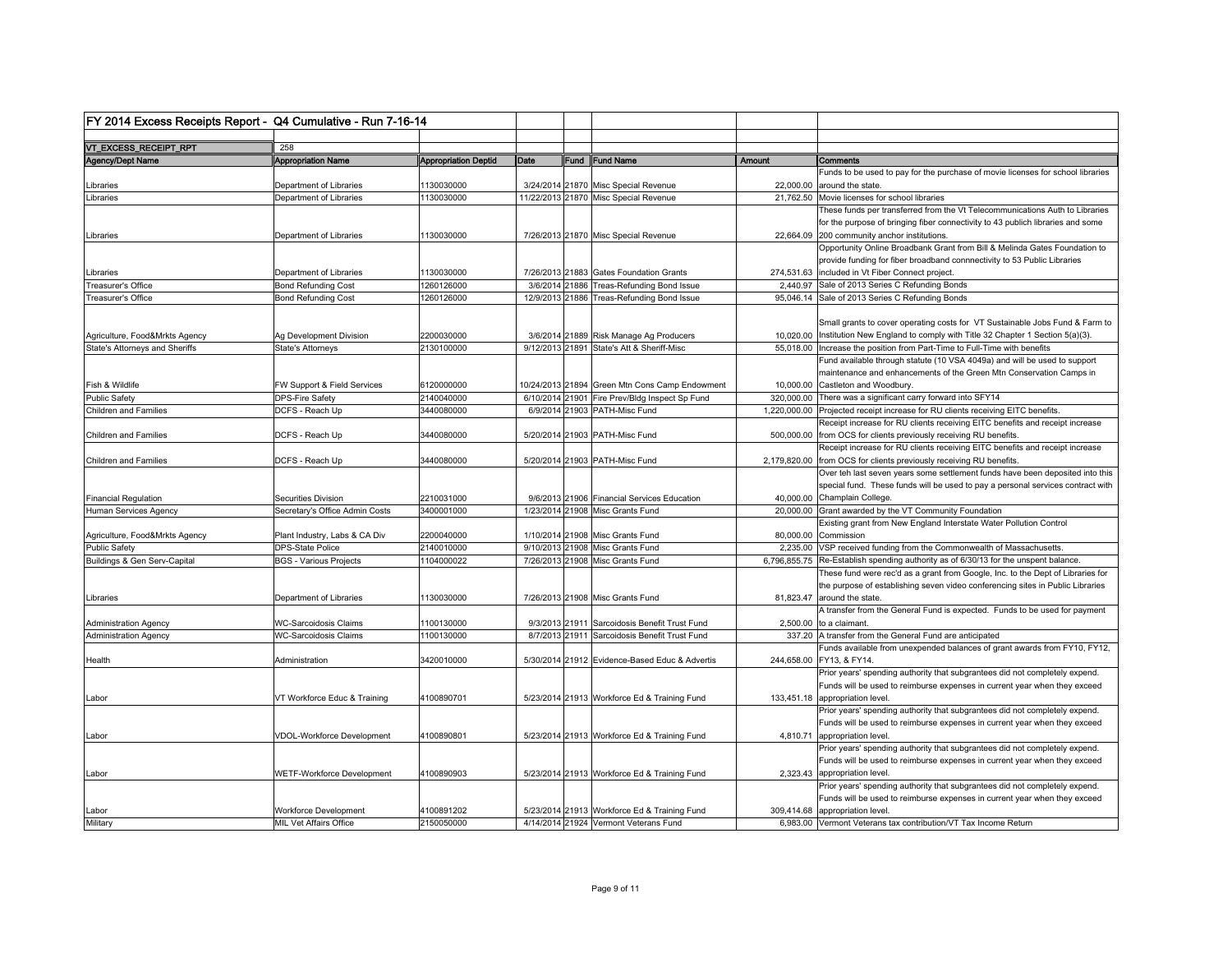| FY 2014 Excess Receipts Report - Q4 Cumulative - Run 7-16-14 |                                     |                             |      |                                                |                   |                                                                                                                      |
|--------------------------------------------------------------|-------------------------------------|-----------------------------|------|------------------------------------------------|-------------------|----------------------------------------------------------------------------------------------------------------------|
|                                                              |                                     |                             |      |                                                |                   |                                                                                                                      |
| VT_EXCESS_RECEIPT_RPT                                        | 258                                 |                             |      |                                                |                   |                                                                                                                      |
| Agency/Dept Name                                             | <b>Appropriation Name</b>           | <b>Appropriation Deptid</b> | Date | Fund Fund Name                                 | Amount            | Comments                                                                                                             |
| Crime Victims' Services Center                               | Victims Compensation                | 2160010000                  |      | 11/27/2013 21926 Domestic & Sexual Violence    |                   | 18,606.00 Special fund had a carry forward of \$82,211 at start of FY14                                              |
| Secretary of State's Office                                  | Secretary of State                  | 2230010000                  |      | 6/18/2014 21928 Secretary of State Services    |                   | Funds to be used to stay current with necessary program expenses for Office<br>30,717.00 of Professional Regulation. |
|                                                              |                                     |                             |      |                                                |                   | Funds to be used to stay current with necessary program expenses for Office                                          |
| Secretary of State's Office                                  | Secretary of State                  | 2230010000                  |      | 6/18/2014 21928 Secretary of State Services    |                   | 268,000.00 of Professional Regulation.                                                                               |
| Children and Families                                        | DCFS Admin & Support Services       | 3440010000                  |      | 5/29/2014 21965 Animal Spay/Neutering Fund     |                   | 65,439.99 SFY13 Special and IDT Fund carryover request.                                                              |
| Military                                                     | MIL Vet Affairs Office              | 2150050000                  |      | 1/24/2014 21975 Armed Services Scholarship Fnd |                   | 33,634.00 VSAC Scholarship disbursement per 16 VSA CH 79                                                             |
|                                                              |                                     |                             |      |                                                |                   | Projected receipts for hospital assessments and recoveries may provide                                               |
| Human Services Agency                                        | <b>Global Commitment</b>            | 3400004000                  |      | 5/21/2014 21990 State Health Care Resources Fd |                   | 3,000,000.00 additional funding as compared to earlier estimates.                                                    |
| Economic Development                                         | STEM Incentive 13                   | 7120891302                  |      | 8/1/2013 21992 Next Generation Initiative Fnd  |                   | 29,100.00 Carry forward from FY 2013                                                                                 |
| Economic Development                                         | Performance Grants 13               | 7120891301                  |      | 8/1/2013 21992 Next Generation Initiative Fnd  |                   | 125,000.00 Carry forward from FY 2013                                                                                |
|                                                              |                                     |                             |      |                                                |                   | Prior years' spending authority from Next Gen appropriations awarded but not                                         |
|                                                              |                                     |                             |      |                                                |                   | completely expended within the year award. Funds to reimburse subgrantees                                            |
| Labor                                                        | Grants for Adult Technical Edu      | 4100890703                  |      | 5/7/2014 21992 Next Generation Initiative Fnd  |                   | 277,171.65 for their expenditures.                                                                                   |
|                                                              |                                     |                             |      |                                                |                   | Prior years' spending authority from Next Gen appropriations awarded but not                                         |
|                                                              |                                     |                             |      |                                                |                   |                                                                                                                      |
|                                                              |                                     |                             |      |                                                |                   | completely expended within the year award. Funds to reimburse subgrantees                                            |
| Labor                                                        | VDOL-Adult Tech Ed Programs         | 4100890803                  |      | 5/7/2014 21992 Next Generation Initiative Fnd  |                   | 9,548.06 for their expenditures.                                                                                     |
|                                                              |                                     |                             |      |                                                |                   | Prior years' spending authority from Next Gen appropriations awarded but not                                         |
|                                                              |                                     |                             |      |                                                |                   | completely expended within the year award. Funds to reimburse subgrantees                                            |
| _abor                                                        | Out of School & At Risk Youth       | 4100890901                  |      | 5/7/2014 21992 Next Generation Initiative Fnd  |                   | 2,531.33 for their expenditures.                                                                                     |
|                                                              |                                     |                             |      |                                                |                   | Prior years' spending authority from Next Gen appropriations awarded but not                                         |
|                                                              |                                     |                             |      |                                                |                   | completely expended within the year award. Funds to reimburse subgrantees                                            |
| Labor                                                        | Grants to Regional Tech School      | 4100890902                  |      | 5/7/2014 21992 Next Generation Initiative Fnd  |                   | 4,140.55 for their expenditures.                                                                                     |
|                                                              |                                     |                             |      |                                                |                   | Prior years' spending authority from Next Gen appropriations awarded but not                                         |
|                                                              |                                     |                             |      |                                                |                   | completely expended within the year award. Funds to reimburse subgrantees                                            |
| Labor                                                        | Adult Tech Ed Programs              | 4100891302                  |      | 5/7/2014 21992 Next Generation Initiative Fnd  |                   | 6,608.41 for their expenditures.                                                                                     |
|                                                              |                                     |                             |      |                                                |                   | Remainder of FY13 appropriation - Grant agreement exists obligating entire                                           |
| Agriculture, Food&Mrkts Agency                               | Large Animal Vet Loan Forgive       | 2200891301                  |      | 8/30/2013 21992 Next Generation Initiative Fnd |                   | 2,215.19 appropriation with \$2215.19 yet to be liquidated.                                                          |
| Treasurer's Office                                           | <b>Bond Issuance Costs</b>          | 1260120000                  |      | 8/23/2013 32101 TIB Proceeds Fund              |                   | 297,537.90 Sale of 2013 Transportation Infrastructure Bonds, bond issuance costs                                     |
|                                                              |                                     |                             |      |                                                |                   | Funds available through a fund est to strengthen workshops for educators                                             |
|                                                              |                                     |                             |      |                                                |                   | interested in enhancing classroom skills in the area of F&W mgmt. These                                              |
|                                                              |                                     |                             |      |                                                |                   | funds have not been used in previous years and there is currently a balance                                          |
| Fish & Wildlife                                              | FW Support & Field Services         | 6120000000                  |      | 10/24/2013 40900 Lumberjack Fund               |                   | 1,500.00 available.                                                                                                  |
| iquor Control                                                | DLC - Enforcement & Licensing       | 2300002000                  |      | 6/18/2014 50300 Liquor Control Fund            |                   | 162,000.00 Deposits for month end sales will not be available for use until after July 1                             |
| Buildings & Gen Serv-Prop                                    | <b>BGS-Federal Surplus Property</b> | 1160200000                  |      | 5/28/2014 50700 Federal Surplus Property Fund  |                   | 7,500.00 Funds received from the sale of surplus federal property to municipalities.                                 |
|                                                              |                                     |                             |      |                                                |                   | Funds are collected from the state for dental premiums. A portion is spent to                                        |
|                                                              |                                     |                             |      |                                                |                   |                                                                                                                      |
| Iuman Resources-Prop                                         | Employee Benefits & Wellness        | 1125000000                  |      | 6/5/2014 55200 Dental Insurance Fund           |                   | 2,000.00 manage the fund by Benefits/Wellness staff.                                                                 |
|                                                              |                                     |                             |      |                                                |                   | Funds are collected by the state for life insurance premiums. A portion is spent                                     |
| Human Resources-Prop                                         | Employee Benefits & Wellness        | 1125000000                  |      | 6/5/2014 55300 Life Insurance Fund             |                   | 500.00 to manage the fund by Benefits/Wellness staff.                                                                |
|                                                              |                                     |                             |      |                                                |                   | Funds are the unexpended balance in equipment replacement account at the                                             |
|                                                              |                                     |                             |      |                                                |                   | end of FY13. Funds will be used for equpment purchases per Title 19.Sec.                                             |
| <b>Transportation Agency-Prop</b>                            | Central Garage                      | 8110000200                  |      | 7/23/2013 57100 Highway Garage Fund            | 443,342.42 13(c). |                                                                                                                      |
|                                                              |                                     |                             |      |                                                |                   | Billings for services charged back to departments that will be collected in                                          |
| Information & Innovation                                     | Comm & Info Technology              | 1105500000                  |      | 6/18/2014 58100 Information Technology         |                   | 200,000.00 FY2015 as they reflect prepayments for software licenses for FY2015.                                      |
|                                                              |                                     |                             |      |                                                |                   | Funds to be used to pay salaries & benefits for classified empls who have                                            |
|                                                              |                                     |                             |      |                                                |                   | provided add'l services for tenants, to pay for related operating expenses                                           |
|                                                              |                                     |                             |      |                                                |                   | directly involved with special projects, & be used to pay for salary increases not                                   |
| Buildings & Gen Serv-Prop                                    | <b>BGS-Fee For Space</b>            | 1160550000                  |      | 4/7/2014 58800 Facilities Operations Fund      |                   | 2,130,128.00 budget for in FY14.                                                                                     |
|                                                              |                                     |                             |      |                                                |                   | VOWP has experienced strong sales this year due to increased demand and a                                            |
|                                                              |                                     |                             |      |                                                |                   | memo released last year by the Sec. of Admin related to print purchasing in VT                                       |
| Offender Work Program                                        | Admin - VT Offender Work Prog       | 3675001000                  |      | 4/15/2014 59100 Correctional Industries Fund   |                   | 175,000.00 State Government.                                                                                         |
| Human Resources-Gov'tal                                      | PERSONNEL OPERATIONS                | 1120010000                  |      | 4/29/2014 59300 Financial Management Fund      |                   | 682,301.00 Billings to departments through the VISION allocation.                                                    |
|                                                              |                                     |                             |      |                                                |                   |                                                                                                                      |